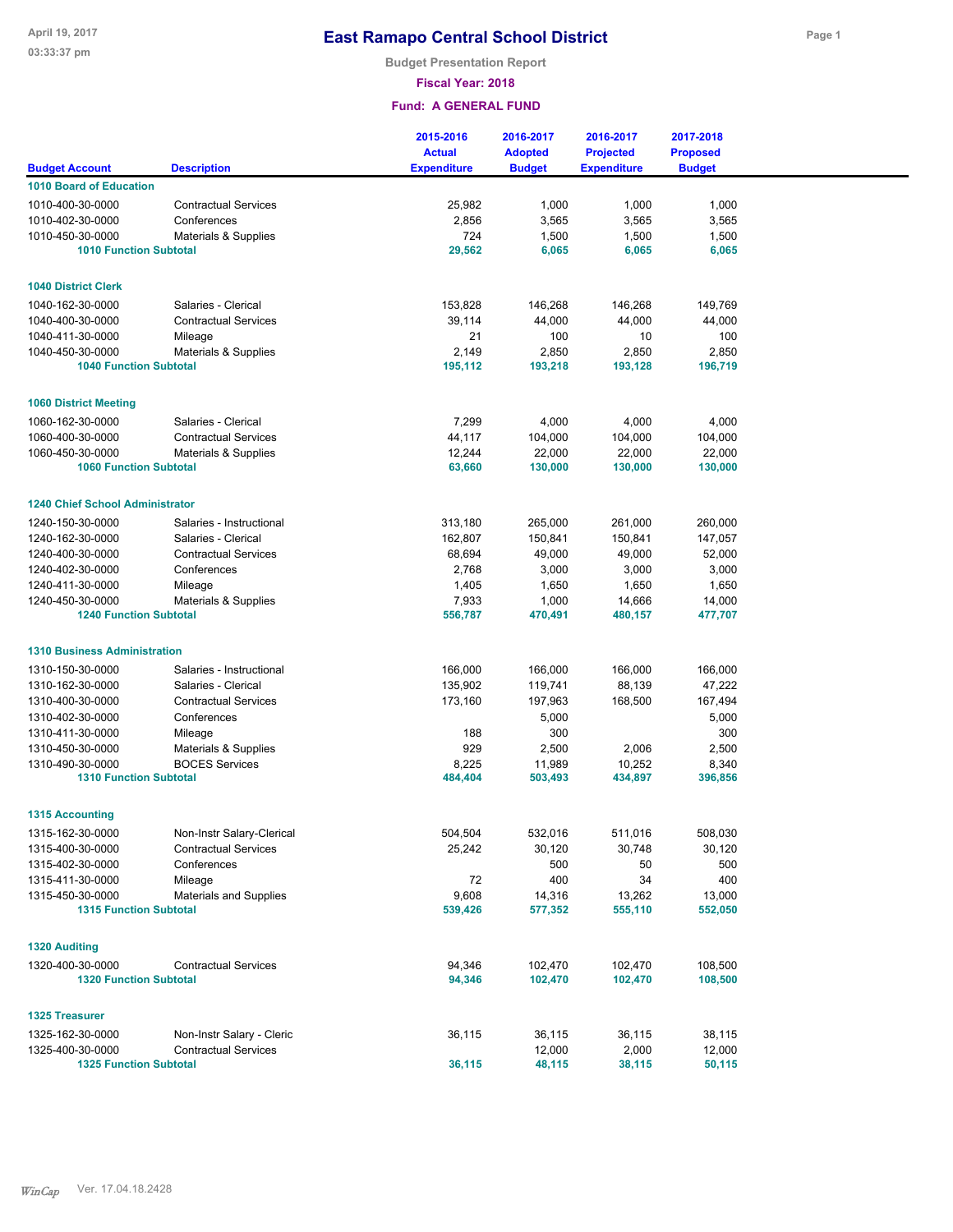**Budget Presentation Report**

**Fiscal Year: 2018**

|                                         |                               | 2015-2016<br><b>Actual</b> | 2016-2017<br><b>Adopted</b> | 2016-2017<br><b>Projected</b> | 2017-2018<br><b>Proposed</b> |  |
|-----------------------------------------|-------------------------------|----------------------------|-----------------------------|-------------------------------|------------------------------|--|
| <b>Budget Account</b>                   | <b>Description</b>            | <b>Expenditure</b>         | <b>Budget</b>               | <b>Expenditure</b>            | <b>Budget</b>                |  |
|                                         |                               |                            |                             |                               |                              |  |
| <b>1345 Purchasing</b>                  |                               |                            |                             |                               |                              |  |
| 1345-162-30-0000                        | Clerical Salaries - Purch     | 70,111                     | 86,039                      | 86,039                        | 100,263                      |  |
| 1345-400-30-0000                        | <b>Contractual Services</b>   | 9,394                      | 16,643                      | 12,811                        | 19,843                       |  |
| 1345-407-30-0000                        | Repair Furniture & Equipt     |                            | 300                         |                               | 300                          |  |
| 1345-411-30-0000                        | Mileage                       | 39                         | 400                         |                               | 400                          |  |
| 1345-450-30-0000                        | <b>Materials and Supplies</b> | $-758$                     | 3,906                       | 1,237                         | 3,500                        |  |
| <b>1345 Function Subtotal</b>           |                               | 78,786                     | 107,288                     | 100,087                       | 124,306                      |  |
|                                         |                               |                            |                             |                               |                              |  |
| 1420 Legal                              |                               |                            |                             |                               |                              |  |
| 1420-400-30-0000                        | <b>Contractual Services</b>   | 2,662,215                  | 2,222,000                   | 2,107,498                     | 900,000                      |  |
| 1420-400-30-1000                        | <b>General Counsel</b>        | 323,607                    | 250,000                     | 350,000                       | 350,000                      |  |
| 1420-400-30-1001                        | <b>Special Education</b>      | 133,084                    | 200,000                     | 237,000                       | 200,000                      |  |
| 1420-400-30-1002                        | Personnel                     | 49,245                     | 30,000                      | 95,000                        | 50,000                       |  |
| 1420-400-30-1003                        | Tax Certiorari                | 8,463                      | 75,000                      | 26,300                        | 20,000                       |  |
| 1420-400-30-BOND                        | <b>Bond Counsel</b>           | 8,725                      | 50,000                      | 38,725                        | 50,000                       |  |
| 1420-400-30-SETL                        | Settlement Attorney           |                            | 30,000                      | 1,200                         | 30,000                       |  |
| <b>1420 Function Subtotal</b>           |                               | 3,185,339                  | 2,857,000                   | 2,855,723                     | 1,600,000                    |  |
|                                         |                               |                            |                             |                               |                              |  |
| <b>1430 Personnel</b>                   |                               |                            |                             |                               |                              |  |
| 1430-150-30-0000                        | <b>Instructional Salaries</b> | 163,022                    | 208,000                     | 190,704                       | 135.000                      |  |
| 1430-161-30-0000                        | Salaries - Supervisor         | 99,235                     | 87,501                      | 87,501                        | 87,501                       |  |
| 1430-162-30-0000                        | Salaries - Clerical           | 241,459                    | 203,549                     | 212,845                       | 225,075                      |  |
| 1430-400-30-0000                        | <b>Contractual Services</b>   | 2,075                      | 10,620                      | 45,300                        | 38,690                       |  |
| 1430-407-30-0000                        | Repair Furniture & Equipt     |                            | 1,000                       |                               | 1,000                        |  |
| 1430-411-30-0000                        | Mileage                       |                            | 400                         |                               | 400                          |  |
| 1430-444-30-0000                        | <b>Arbitration Services</b>   |                            | 12,000                      |                               | 10,000                       |  |
| 1430-450-30-0000                        | <b>Materials and Supplies</b> | 2,112                      | 2,500                       | 5,075                         | 5,000                        |  |
| 1430-490-30-0000                        | <b>BOCES Services</b>         | 54,077                     | 55,605                      | 55,605                        | 56,606                       |  |
| <b>1430 Function Subtotal</b>           |                               | 561,980                    | 581,175                     | 597,030                       | 559,272                      |  |
|                                         |                               |                            |                             |                               |                              |  |
| <b>1460 Records Management</b>          |                               |                            |                             |                               |                              |  |
| 1460-450-30-0000                        | <b>Materials and Supplies</b> | 1,396                      | 2,000                       | 35                            | 2,000                        |  |
| <b>1460 Function Subtotal</b>           |                               | 1,396                      | 2,000                       | 35                            | 2,000                        |  |
|                                         |                               |                            |                             |                               |                              |  |
| <b>1480 Public Information Services</b> |                               |                            |                             |                               |                              |  |
| 1480-400-30-0000                        | <b>Contractual Services</b>   | 8,693                      | 110,200                     | 12,497                        | 110,200                      |  |
| 1480-490-30-0000                        | <b>BOCES Services</b>         | 2,795                      | 3,337                       | 3,337                         | 3,398                        |  |
| <b>1480 Function Subtotal</b>           |                               | 11,488                     | 113,537                     | 15,834                        | 113,598                      |  |
| <b>1620 Operation of Plant</b>          |                               |                            |                             |                               |                              |  |
| 1620-161-60-0000                        | Salaries - Supervisors        | 56,383                     | 57,500                      | 57,500                        | 53,332                       |  |
| 1620-164-01-0000                        | Salaries - Custodians         | 444,726                    | 490,672                     | 490,672                       | 508,861                      |  |
| 1620-164-02-0000                        | Salaries - Custodians         | 420,356                    | 480,131                     | 480,131                       | 467,470                      |  |
| 1620-164-03-0000                        | Salaries - Custodians         | 402,215                    | 450,170                     | 450,170                       | 410,153                      |  |
| 1620-164-05-0000                        | Salaries - Custodians         | 389,301                    | 438,795                     | 438,795                       | 424,861                      |  |
| 1620-164-10-0000                        | Salaries - Custodians         | 125,996                    | 145,661                     | 145,661                       | 127,991                      |  |
|                                         |                               |                            |                             |                               |                              |  |
| 1620-164-11-0000                        | Salaries - Custodians         | 137,431                    | 107,322                     | 107,322                       | 142,865                      |  |
| 1620-164-12-0000                        | Salaries - Custodians         | 23,606                     | 46,255                      | 46,255                        | 46,255                       |  |
| 1620-164-13-0000                        | Salaries - Custodians         | 381,022                    | 394,881                     | 394,881                       | 420,975                      |  |
| 1620-164-16-0000                        | Salaries - Custodians         | 122,576                    | 143,232                     | 143,232                       | 161,081                      |  |
| 1620-164-19-0000                        | Salaries - Custodians         | 59,352                     | 114,423                     | 114,423                       | 78,351                       |  |
| 1620-164-20-0000                        | Salaries - Custodians         | 136,756                    | 158,810                     | 158,810                       | 159,949                      |  |
| 1620-164-21-0000                        | Salaries - Custodians         | 198,974                    | 225,634                     | 225,634                       | 256,907                      |  |
| 1620-164-24-0000                        | Salaries - Custodians         | 122,453                    | 140,868                     | 140,868                       | 144,362                      |  |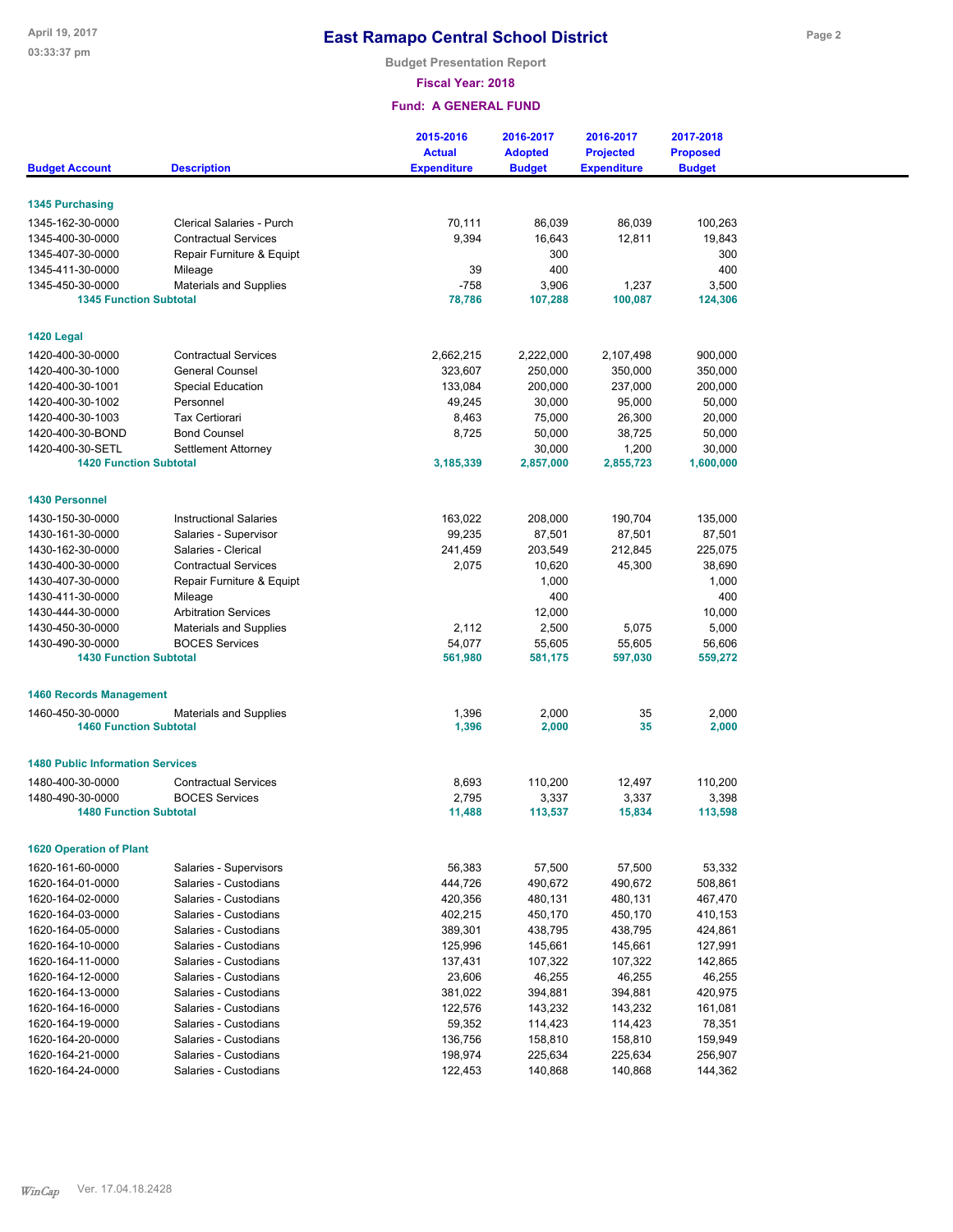**Budget Presentation Report**

## **Fiscal Year: 2018**

|                                |                             | 2015-2016          | 2016-2017      | 2016-2017          | 2017-2018       |
|--------------------------------|-----------------------------|--------------------|----------------|--------------------|-----------------|
|                                |                             | <b>Actual</b>      | <b>Adopted</b> | <b>Projected</b>   | <b>Proposed</b> |
| <b>Budget Account</b>          | <b>Description</b>          | <b>Expenditure</b> | <b>Budget</b>  | <b>Expenditure</b> | <b>Budget</b>   |
| <b>1620 Operation of Plant</b> |                             |                    |                |                    |                 |
| 1620-164-30-0000               | Salaries - Custodians       | 117,391            | 116,629        | 116,629            | 122,180         |
| 1620-164-60-0000               | Non Instr Sal - Custodial   | 168,415            | 257,517        | 257,517            | 475,308         |
| 1620-165-60-0000               | Salaries - Custodian Subs   | 91,979             | 110,000        | 110,000            | 115,000         |
| 1620-400-60-0000               | <b>Contractual Services</b> | 32,429             | 44,724         | 44,693             | 36,000          |
| 1620-407-60-0000               | Repair Furniture & Equipt   | 2,200              | 10,000         | 10,000             | 10,000          |
| 1620-411-60-0000               | Mileage                     | 577                | 8,000          | 80,000             | 8,000           |
| 1620-412-60-0000               | <b>Natural Gas</b>          | 531,273            | 810,000        | 805,000            | 782,964         |
| 1620-413-60-0000               | Fuel Oil                    | 10,787             | 105,000        | 105,000            | 105,000         |
| 1620-414-60-0000               | Electricity                 | 1,052,675          | 1,073,345      | 1,015,000          | 1,021,023       |
| 1620-415-60-0000               | Water                       | 123,760            | 140,000        | 14,000             | 158,017         |
|                                |                             | 123,964            | 170,000        | 170,000            | 169,965         |
| 1620-416-60-0000               | <b>Telephone Service</b>    |                    |                |                    |                 |
| 1620-422-60-0000               | Insurance                   | 241,629            | 245,721        | 330,464            | 330,464         |
| 1620-456-60-0000               | Custodial Mat. & Supplies   | 223,975            | 235,181        | 224,706            | 250,000         |
| 1620-166-01-ALRM               | Sals - Cust.Overtime/ALRM   | 3,190              | 2,800          | 2,800              | 2,935           |
| 1620-166-02-ALRM               | Sals - Cust.Overtime/ALRM   | 958                | 1,376          | 1,376              | 1,444           |
| 1620-166-03-ALRM               | Sals - Cust.Overtime/ALRM   | 259                | 99             | 99                 | 105             |
| 1620-166-05-ALRM               | Sals - Cust.Overtime/ALRM   | 424                | 126            | 126                | 133             |
| 1620-166-10-ALRM               | Sals - Cust.Overtime/ALRM   | 142                | 250            | 250                | 263             |
| 1620-166-11-ALRM               | Sals - Cust.Overtime/ALRM   | 62                 | 200            | 200                | 211             |
| 1620-166-12-ALRM               | Sals - Cust.Overtime/ALRM   | 234                | 130            | 130                | 137             |
| 1620-166-13-ALRM               | Sals - Cust.Overtime/ALRM   | 932                | 509            | 509                | 534             |
| 1620-166-16-ALRM               | Sals - Cust.Overtime/ALRM   | 218                | 952            | 952                | 999             |
| 1620-166-19-ALRM               | Sals - Cust.Overtime/ALRM   | 106                | 1,392          | 1,392              | 1,460           |
| 1620-166-20-ALRM               | Sals - Cust.Overtime/ALRM   | 86                 | 250            | 250                | 263             |
| 1620-166-21-ALRM               | Sals - Cust.Overtime/ALRM   |                    | 299            | 299                | 315             |
| 1620-166-24-ALRM               | Sals - Cust.Overtime/ALRM   | 1,951              | 877            | 877                | 920             |
| 1620-166-30-ALRM               | Sals - Cust.Overtime/ALRM   |                    | 78             | 78                 | 83              |
| 1620-166-60-ALRM               | Sals - Cust.Overtime/ALRM   | 228                | 70             | 70                 | 75              |
| 1620-166-01-BLDG               | Sals - Cust.Overtime/BLDG   | 4,211              | 1,100          | 1,100              | 1,154           |
| 1620-166-02-BLDG               | Sals - Cust.Overtime/BLDG   | 2,891              | 2,000          | 2,000              | 2,097           |
| 1620-166-03-BLDG               | Sals - Cust.Overtime/BLDG   | 4,436              | 1,200          | 1,200              | 1,258           |
| 1620-166-05-BLDG               | Sals - Cust.Overtime/BLDG   | 2,959              | 1,800          | 1,800              | 1,887           |
| 1620-166-10-BLDG               | Sals - Cust.Overtime/BLDG   | 3,924              | 2,400          | 2,400              | 2,516           |
| 1620-166-11-BLDG               | Sals - Cust.Overtime/BLDG   | 4,427              | 2,500          | 2,500              | 2,621           |
| 1620-166-12-BLDG               | Sals - Cust, Overtime/BLDG  | 2,185              | 4,000          | 4,000              | 4,193           |
| 1620-166-13-BLDG               | Sals - Cust.Overtime/BLDG   | 1,478              | 1,200          | 1,200              | 1,258           |
| 1620-166-16-BLDG               | Sals - Cust.Overtime/BLDG   | 3,501              | 2,200          | 2,200              | 2,307           |
| 1620-166-19-BLDG               | Sals - Cust.Overtime/BLDG   | 1,297              | 2,800          | 2,800              | 2,935           |
| 1620-166-20-BLDG               | Sals - Cust.Overtime/BLDG   | 4,629              |                |                    |                 |
| 1620-166-21-BLDG               | Sals - Cust.Overtime/BLDG   | 4,325              | 1,700          | 1,700              | 1,782           |
| 1620-166-24-BLDG               | Sals - Cust.Overtime/BLDG   | 3,598              | 2,400          | 2,400              | 2,516           |
| 1620-166-30-BLDG               | Sals - Cust.Overtime/BLDG   | 1,034              | 2,900          | 2,900              | 3,040           |
| 1620-166-60-BLDG               | Sals - Cust.Overtime/BLDG   | 16,932             | 57,000         | 57,000             | 59,738          |
| 1620-166-03-CAMP               | Sals - Cust.Overtime/CAMP   | 23,519             |                |                    |                 |
| 1620-166-20-CUMC               | Sals - Cust.Overtime/CUMS   |                    | 2,500          | 2,500              | 2,621           |
| 1620-166-01-ERSD               | Sals - Cust.Overtime/ERSD   | 65,862             | 24,000         | 24,000             | 25,153          |
| 1620-166-02-ERSD               | Sals - Cust.Overtime/ERSD   | 19,689             | 10,000         | 10,000             | 10,481          |
| 1620-166-03-ERSD               | Sals - Cust.Overtime/ERSD   | 9,261              | 1,400          | 1,400              | 1,468           |
| 1620-166-05-ERSD               | Sals - Cust.Overtime/ERSD   | 9,908              | 6,000          | 6,000              | 6,289           |
| 1620-166-10-ERSD               | Sals - Cust.Overtime/ERSD   | 8,191              | 3,000          | 3,000              | 3,145           |
| 1620-166-11-ERSD               | Sals - Cust.Overtime/ERSD   | 5,359              | 500            | 500                | 525             |
| 1620-166-12-ERSD               | Sals - Cust.Overtime/ERSD   |                    | 500            | 500                | 525             |
|                                | Sals - Cust.Overtime/ERSD   | 3,556              |                |                    |                 |
| 1620-166-13-ERSD               |                             | 9,604              | 5,000          | 5,000              | 5,241           |
| 1620-166-16-ERSD               | Sals - Cust.Overtime/ERSD   | 20,274             | 12,000         | 12,000             | 12,577          |
| 1620-166-19-ERSD               | Sals - Cust.Overtime/ERSD   | 4,642              | 1,800          | 1,800              | 1,887           |
| 1620-166-20-ERSD               | Sals - Cust.Overtime/ERSD   | 11,389             | 2,400          | 2,400              | 2,516           |
| 1620-166-21-ERSD               | Sals - Cust.Overtime/ERSD   | 5,597              | 4,000          | 4,000              | 4,193           |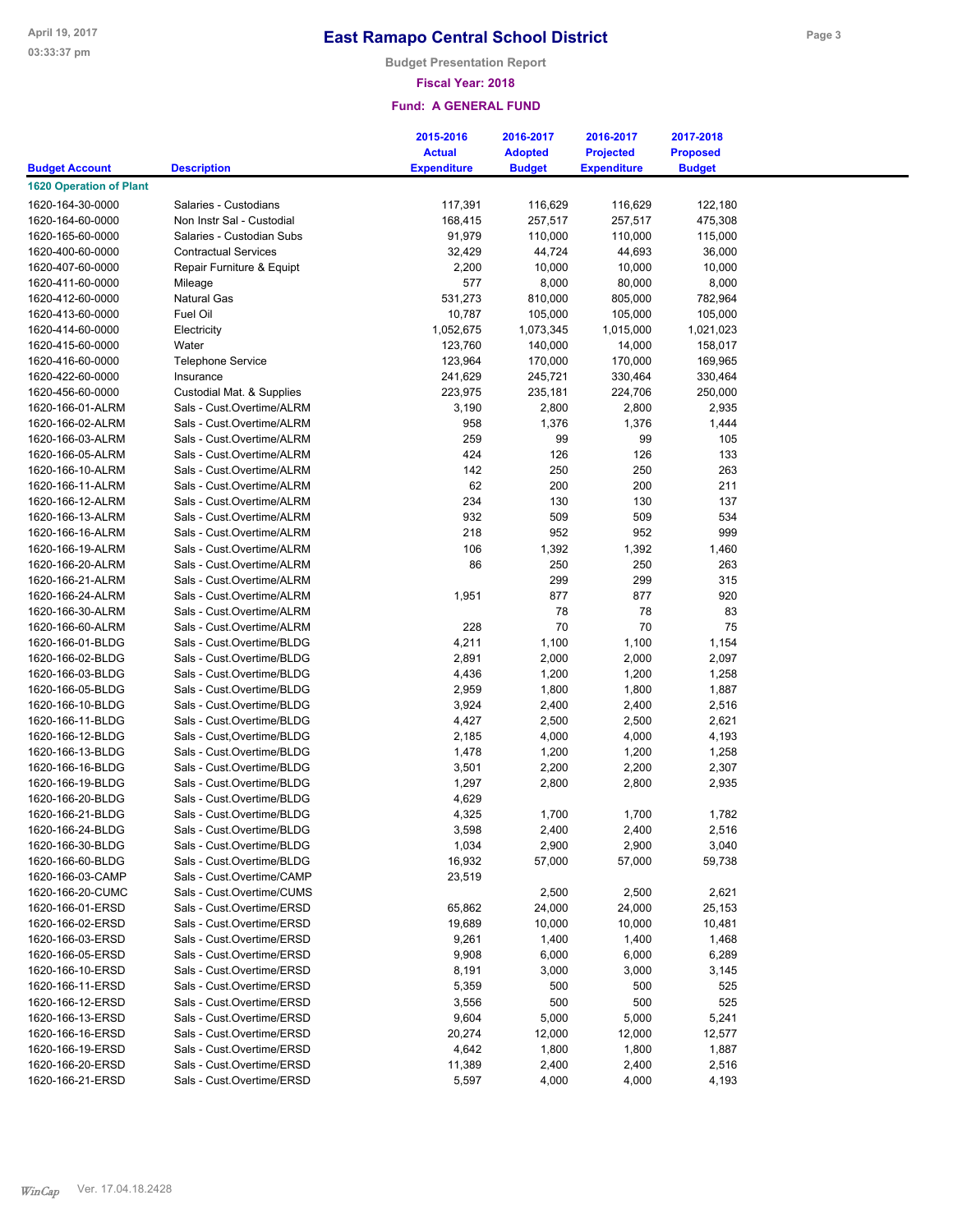**Budget Presentation Report**

### **Fiscal Year: 2018**

|                                  |                                  | 2015-2016<br><b>Actual</b> | 2016-2017<br><b>Adopted</b> | 2016-2017<br><b>Projected</b> | 2017-2018<br><b>Proposed</b> |  |
|----------------------------------|----------------------------------|----------------------------|-----------------------------|-------------------------------|------------------------------|--|
| <b>Budget Account</b>            | <b>Description</b>               | <b>Expenditure</b>         | <b>Budget</b>               | <b>Expenditure</b>            | <b>Budget</b>                |  |
| <b>1620 Operation of Plant</b>   |                                  |                            |                             |                               |                              |  |
| 1620-166-24-ERSD                 | Sals - Cust.Overtime/ERSD        |                            | 500                         | 500                           | 525                          |  |
|                                  | Sals - Cust.Overtime/ERSD        | 4,638                      |                             |                               |                              |  |
| 1620-166-30-ERSD                 |                                  | 2,170                      | 1,000                       | 1,000                         | 1,049                        |  |
| 1620-166-60-ERSD                 | Sals - Cust.Overtime/ERSD        | 9,789                      | 13,800                      | 13,800                        | 14,464                       |  |
| 1620-166-11-LEAS                 | Sals - Cust.Overtime/LEAS        | 298                        |                             |                               |                              |  |
| 1620-166-13-LEAS                 | Sals - Cust.Overtime/LEAS        | 27,654                     |                             |                               |                              |  |
| 1620-166-16-LEAS                 | Sals - Cust.Overtime/LEAS        | 350                        |                             |                               |                              |  |
| 1620-166-19-LEAS                 | Sals - Cust.Overtime/LEAS        | 389                        |                             |                               |                              |  |
| 1620-166-01-PRMT                 | Sals - Cust.Overtime/PRMT        | 14,970                     | 14,000                      | 14,000                        | 14,673                       |  |
| 1620-166-02-PRMT                 | Sals - Cust.Overtime/PRMT        | 8,010                      | 7,622                       | 7,622                         | 7,989                        |  |
| 1620-166-03-PRMT                 | Sals - Cust.Overtime/PRMT        | 15,425                     | 14,000                      | 14,000                        | 14,673                       |  |
| 1620-166-05-PRMT                 | Sals - Cust.Overtime/PRMT        | 16,830                     | 5,560                       | 5,560                         | 5,828                        |  |
| 1620-166-10-PRMT                 | Sals - Cust.Overtime/PRMT        | 1,042                      | 153                         | 153                           | 161                          |  |
| 1620-166-11-PRMT                 | Sals - Cust.Overtime/PRMT        | 388                        | 276                         | 276                           | 290                          |  |
| 1620-166-13-PRMT                 | Sals - Cust.Overtime/PRMT        | 1,978                      | 7,576                       | 7,576                         | 7,941                        |  |
| 1620-166-20-PRMT                 | Sals - Cust.Overtime/PRMT        | 36                         | 626                         | 626                           | 657                          |  |
| 1620-166-21-PRMT                 | Sals - Cust.Overtime/PRMT        | 17,179                     | 6,682                       | 6,682                         | 7,003                        |  |
| 1620-166-60-PRMT                 | Sals - Cust.Overtime/PRMT        | 1,402                      | 27,000                      | 27,000                        | 28,298                       |  |
| 1620-166-01-SNOW                 | Sals - Cust.Overtime/SNOW        | 1,137                      | 2,600                       | 2,600                         | 2,726                        |  |
| 1620-166-02-SNOW                 | Sals - Cust.Overtime/SNOW        | 1,022                      | 1,200                       | 1,200                         | 1,258                        |  |
| 1620-166-03-SNOW                 | Sals - Cust.Overtime/SNOW        | 642                        | 750                         | 750                           | 787                          |  |
| 1620-166-05-SNOW                 | Sals - Cust.Overtime/SNOW        | 550                        | 600                         | 600                           | 630                          |  |
| 1620-166-10-SNOW                 | Sals - Cust.Overtime/SNOW        | 892                        | 450                         | 450                           | 472                          |  |
| 1620-166-11-SNOW                 | Sals - Cust.Overtime/SNOW        | 423                        | 300                         | 300                           | 316                          |  |
| 1620-166-12-SNOW                 | Sals - Cust.Overtime/SNOW        | 228                        | 375                         | 375                           | 394                          |  |
| 1620-166-13-SNOW                 | Sals - Cust.Overtime/SNOW        | 1,192                      | 2,000                       | 2,000                         | 2,097                        |  |
| 1620-166-16-SNOW                 | Sals - Cust.Overtime/SNOW        | 382                        | 500                         | 500                           | 525                          |  |
| 1620-166-19-SNOW                 | Sals - Cust.Overtime/SNOW        | 471                        | 300                         | 300                           | 316                          |  |
| 1620-166-20-SNOW                 | Sals - Cust.Overtime/SNOW        | 699                        | 850                         | 850                           | 891                          |  |
| 1620-166-21-SNOW                 | Sals - Cust.Overtime/SNOW        | 877                        | 600                         | 600                           | 630                          |  |
| 1620-166-24-SNOW                 | Sals - Cust.Overtime/SNOW        | 208                        | 330                         | 330                           | 347                          |  |
|                                  |                                  |                            |                             |                               |                              |  |
| 1620-166-30-SNOW                 | Sals - Cust.Overtime/SNOW        | 369                        | 230                         | 230                           | 243                          |  |
| 1620-166-60-SNOW                 | Sals - Cust.Overtime/SNOW        | 984                        | 8,278                       | 8,278                         | 8,676                        |  |
| 1620-166-01-SPRT                 | Sals - Cust.Overtime/SPRT        | 1,966                      | 260                         | 260                           | 273                          |  |
| 1620-166-02-SPRT                 | Sals - Cust.Overtime/SPRT        | 831                        |                             |                               |                              |  |
| <b>1620 Function Subtotal</b>    |                                  | 6,145,090                  | 7,006,597                   | 6,963,489                     | 7,287,266                    |  |
|                                  |                                  |                            |                             |                               |                              |  |
| <b>1621 Maintenance of Plant</b> |                                  |                            |                             |                               |                              |  |
| 1621-150-60-0000                 | <b>Instructional Salaries</b>    | 719                        |                             |                               |                              |  |
| 1621-161-60-0000                 | Salaries - Supervisors           | 55,665                     | 57,500                      | 57,500                        | 53,332                       |  |
| 1621-162-60-0000                 | Salaries - Clerical              | 126,707                    | 131,457                     | 102,577                       | 104,027                      |  |
| 1621-167-60-0000                 | Salaries - Maintenance           | 1,079,501                  | 1,107,780                   | 1,107,780                     | 1,157,783                    |  |
| 1621-169-60-0000                 | Salaries - Maint Overtime        | 213,819                    | 110,000                     | 150,000                       | 135,000                      |  |
| 1621-200-60-0000                 | Equipment                        | 48,495                     | 20,000                      | 16,869                        | 20,000                       |  |
| 1621-404-60-0000                 | <b>Minor Building Repairs</b>    | 239,128                    | 150,000                     | 55,000                        | 150,000                      |  |
| 1621-407-60-0000                 | Repair Furniture & Equipt        | 27,432                     | 60,000                      | 26,150                        | 60,000                       |  |
| 1621-411-60-0000                 | Mileage                          |                            | 900                         |                               | 900                          |  |
| 1621-459-60-0000                 | <b>Automotive Supplies</b>       | 18,684                     | 22,000                      | 21,500                        | 22,000                       |  |
| 1621-405-60-0026                 | <b>Exterminator Service</b>      | 29,520                     | 35,000                      | 35,000                        | 36,451                       |  |
| 1621-405-60-0027                 | Door Repair Service              | 4,027                      | 4,900                       | 11,156                        | 15,456                       |  |
| 1621-405-60-0028                 | <b>Fuel Tank Cleaning Servic</b> | 11,620                     | 10,587                      | 105,000                       | 10,587                       |  |
| 1621-405-60-0029                 | Garbage Service                  | 135,363                    | 125,000                     | 124,985                       | 125,000                      |  |
| 1621-405-60-0031                 | Communications/AV Serv           |                            |                             |                               |                              |  |
|                                  |                                  |                            | 7,600<br>3,000              | 7,600<br>3,000                | 5,600<br>3,000               |  |
| 1621-457-60-0031                 | Supplies - Communic. & AV        | 2,379                      |                             |                               |                              |  |
| 1621-457-60-0032                 | Supplies - Carpentry             | 39,438                     | 45,500                      | 41,364                        | 45,500                       |  |
| 1621-405-60-0033                 | <b>Electrical Machinery Serv</b> | 46,153                     | 45,100                      | 45,000                        | 50,000                       |  |
| 1621-457-60-0033                 | Supplies - Electrical            | 53,930                     | 55,000                      | 66,016                        | 55,000                       |  |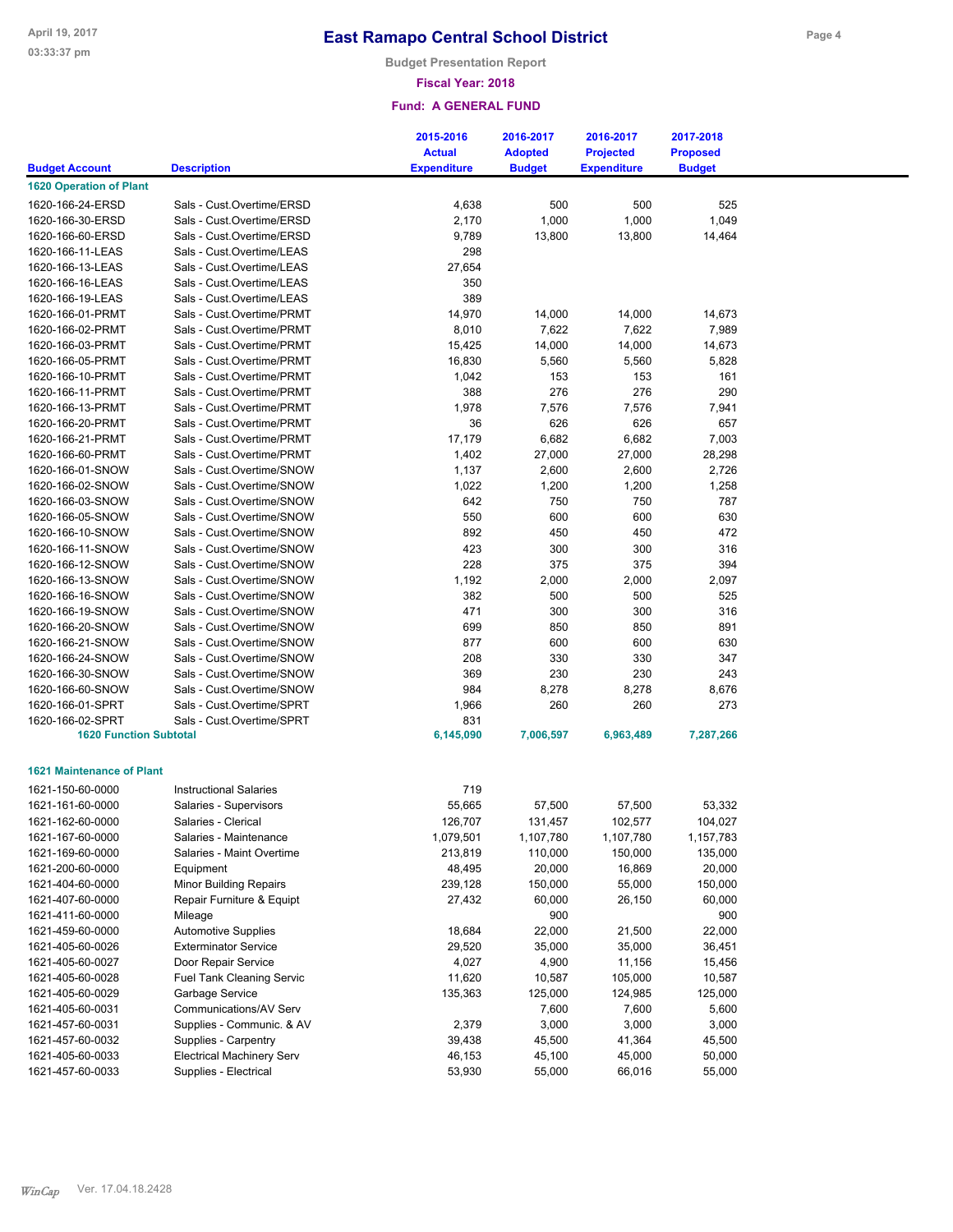**Budget Presentation Report**

### **Fiscal Year: 2018**

|                                             |                                  | 2015-2016          | 2016-2017      | 2016-2017          | 2017-2018       |  |
|---------------------------------------------|----------------------------------|--------------------|----------------|--------------------|-----------------|--|
|                                             |                                  | <b>Actual</b>      | <b>Adopted</b> | <b>Projected</b>   | <b>Proposed</b> |  |
| <b>Budget Account</b>                       | <b>Description</b>               | <b>Expenditure</b> | <b>Budget</b>  | <b>Expenditure</b> | <b>Budget</b>   |  |
| <b>1621 Maintenance of Plant</b>            |                                  |                    |                |                    |                 |  |
| 1621-405-60-0035                            | Grounds, Tree Service            | 58,951             | 15,000         | 33,662             | 30,000          |  |
| 1621-457-60-0035                            | Supplies - Grounds               | 78,894             | 110,000        | 107,108            | 115,000         |  |
| 1621-405-60-0036                            | Boiler, H&V Service              | 10,068             | 75,000         | 58,252             | 75,000          |  |
| 1621-457-60-0036                            | Supplies - H&V, Boiler           | 44,250             | 55,000         | 52,892             | 55,000          |  |
| 1621-457-60-0037                            | Supplies - Locks, Hardwar        | 8,166              | 20,000         | 23,416             | 20,000          |  |
| 1621-457-60-0038                            | Supplies - Painting              |                    |                | 22,719             | 20,000          |  |
| 1621-405-60-0039                            | Plumbing, Septic Service         | 33,006             | 30,000         | 39,057             | 35,000          |  |
| 1621-457-60-0039                            | Supplies - Plumbing              | 54,257             | 40,500         | 50,617             | 50,000          |  |
| 1621-405-60-0040                            | Alarms, Extinguishers            | 42,724             | 43,000         | 42,327             | 43,653          |  |
| 1621-457-60-0040                            | Supplies - Alarms, Fire          | 11,065             | 25,000         | 15,310             | 18,000          |  |
| 1621-405-60-0042                            | Mops & Drapes Service            |                    | 15,000         | 12,000             | 15,000          |  |
| 1621-405-60-0043                            | <b>Glass Repair Service</b>      | 6,287              | 12,000         | 4,000              | 12,000          |  |
| 1621-405-60-0044                            | Roof Repair Services             | 19,746             | 100,000        | 40,000             | 100,000         |  |
| 1621-405-60-0045                            | <b>Snow Removal Services</b>     | 16,040             | 30,000         | 59,000             | 30,000          |  |
| 1621-405-60-0047                            | <b>Welding Services</b>          |                    | 5,000          | 5,000              | 5,000           |  |
| 1621-405-60-0048                            | <b>Security Service</b>          |                    | 2,000          | 2,000              | 2,000           |  |
| 1621-405-60-0049                            | Engineering & Management         | 82,694             | 25,000         | 35,000             | 25,000          |  |
| 1621-457-60-0050                            | <b>Office Supplies</b>           | 1,563              | 2,000          | 1,510              | 2,000           |  |
| 1621-405-60-0051                            | Gym & Stage Floor Refinis        |                    | 10,000         | 18,006             | 10,000          |  |
| 1621-457-60-H200                            | Supplies - Water                 |                    |                | 33,000             | 50,000          |  |
| 1621-405-60-LEAD                            | Dist-Wide Contracted Serv        |                    |                | 117,818            |                 |  |
| 1621-457-60-LEAD                            | Supplies - Water                 |                    |                | 40,550             |                 |  |
| <b>1621 Function Subtotal</b>               |                                  | 2,600,291          | 2,605,824      | 2,789,741          | 2,762,289       |  |
|                                             |                                  |                    |                |                    |                 |  |
| <b>1660 Central Storeroom</b>               |                                  |                    |                |                    |                 |  |
| 1660-173-60-0000                            | Salaries - Warehouse             | 45,585             | 31,435         | 31,435             | 74,102          |  |
| 1660-407-56-0000                            | Repair Furniture & Equipt        |                    | 700            |                    | 700             |  |
| 1660-450-56-0000                            | <b>Materials and Supplies</b>    | 1,910              | 1,700          | 1,673              | 1,700           |  |
| 1660-459-56-0000                            | <b>Automotive Supplies</b>       |                    | 600            |                    | 600             |  |
| <b>1660 Function Subtotal</b>               |                                  | 47,495             | 34,435         | 33,108             | 77,102          |  |
|                                             |                                  |                    |                |                    |                 |  |
| <b>1670 Central Printing and Mailing</b>    |                                  |                    |                |                    |                 |  |
| 1670-162-60-0000                            | Salaries - Clerical              | 91,340             | 56,609         | 56,609             | 56,609          |  |
| 1670-169-60-0000                            | Maintenance Overtime             | 915                | 2,100          | 2,100              | 2,100           |  |
| 1670-407-60-0000                            | Repair Furniture & Equipt        |                    | 750            |                    | 750             |  |
| 1670-408-30-0000                            | Machine & Program Rental         | 27,476             | 43,892         | 33,000             | 48,416          |  |
| 1670-420-30-0000                            | Postage                          | 113,429            | 105,000        | 109,464            | 115,000         |  |
| 1670-450-30-0000                            | Materials & Supplies             | 8,357              | 3,825          | 5,592              | 8,500           |  |
| 1670-490-60-0000                            | <b>BOCES Services - Docutech</b> | 342,946            | 388,448        | 388.448            | 395,441         |  |
| <b>1670 Function Subtotal</b>               |                                  | 584,463            | 600,624        | 595,213            | 626,816         |  |
|                                             |                                  |                    |                |                    |                 |  |
| <b>1671 Central Office Services</b>         |                                  |                    |                |                    |                 |  |
| 1671-407-30-0000                            | Repair Furniture & Equipt        |                    | 1,000          | 500                | 1,000           |  |
| 1671-408-30-0000                            | Machine & Program Rental         |                    | 3,120          |                    | 3,120           |  |
| 1671-450-30-0000                            | Materials & Supplies             | 307                | 2,200          | 179                | 2,200           |  |
| <b>1671 Function Subtotal</b>               |                                  | 307                | 6,320          | 679                | 6,320           |  |
|                                             |                                  |                    |                |                    |                 |  |
| <b>1680 Management Information Services</b> |                                  |                    |                |                    |                 |  |
| 1680-161-60-0000                            | Salaries - Supervisory           | 287,821            | 297,821        | 300,809            | 304,735         |  |
| 1680-162-60-0000                            | Salaries - Clerical              | 73,802             | 71,764         | 73,463             |                 |  |
| 1680-200-60-0000                            | Equipment & Other Capital        | 14,318             | 14,000         | 14,000             | 2,000           |  |
| 1680-400-60-0000                            | <b>Contractual Services</b>      | 117,708            | 235,000        | 257,989            | 120,000         |  |
| 1680-411-60-0000                            | Mileage                          | 428                | 500            | 500                | 500             |  |
| 1680-450-60-0000                            | Materials & Supplies             | 17,366             | 18,000         | 18,089             | 18,240          |  |
| 1680-490-60-0000                            | <b>BOCES Services</b>            | 473,156            | 346,853        | 346,853            | 407,502         |  |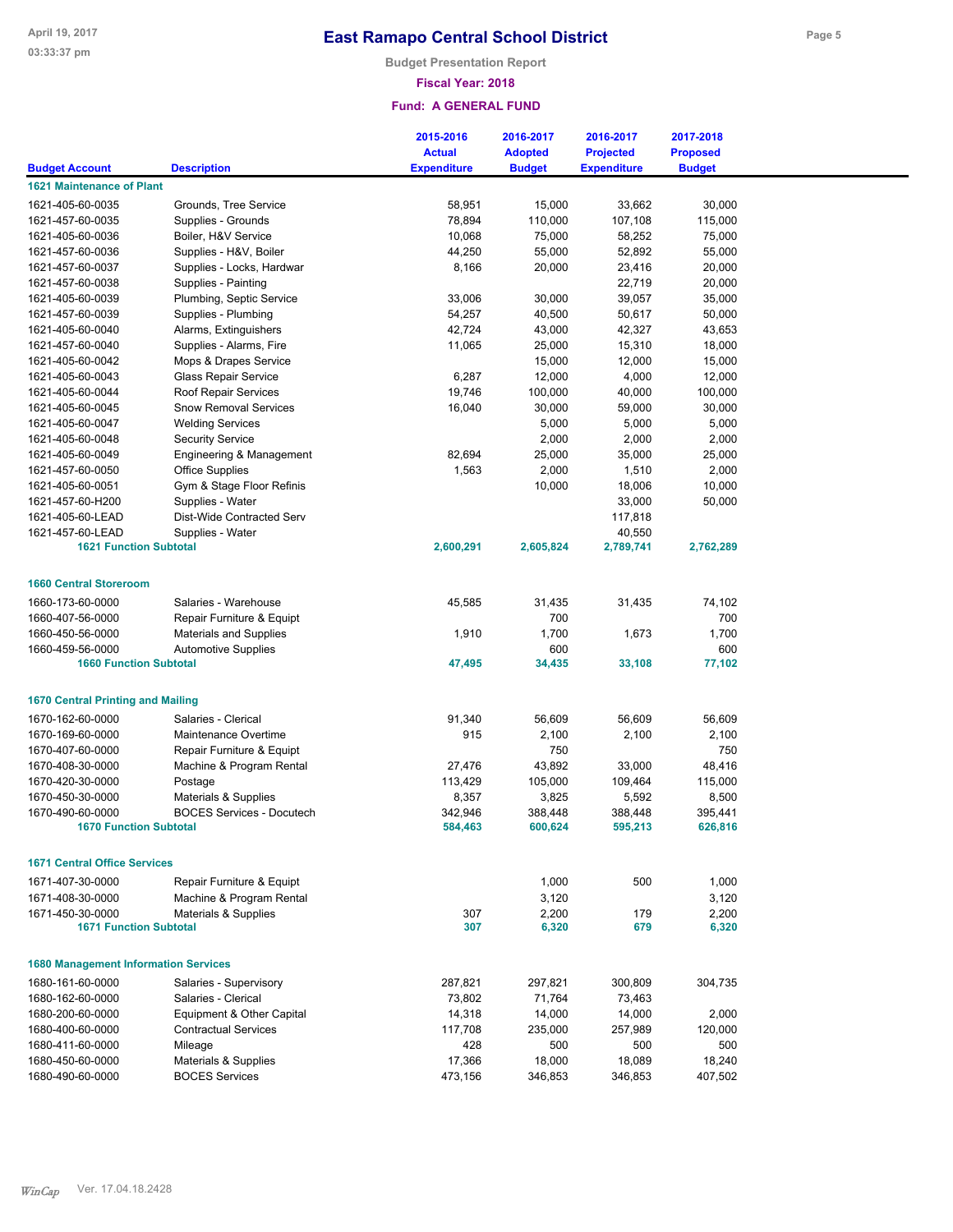**Budget Presentation Report**

**Fiscal Year: 2018**

| <b>Budget Account</b>                             | <b>Description</b>            | 2015-2016<br><b>Actual</b><br><b>Expenditure</b> | 2016-2017<br><b>Adopted</b><br><b>Budget</b> | 2016-2017<br><b>Projected</b> | 2017-2018<br><b>Proposed</b><br><b>Budget</b> |  |
|---------------------------------------------------|-------------------------------|--------------------------------------------------|----------------------------------------------|-------------------------------|-----------------------------------------------|--|
|                                                   |                               |                                                  |                                              | <b>Expenditure</b>            |                                               |  |
| <b>1680 Function Subtotal</b>                     |                               | 984,599                                          | 983,938                                      | 1,011,703                     | 852,977                                       |  |
| <b>1910 Unallocated Insurance</b>                 |                               |                                                  |                                              |                               |                                               |  |
| 1910-422-60-0000                                  | Insurance                     | 420,656                                          | 428,644                                      | 1,060,787                     | 1,067,096                                     |  |
| <b>1910 Function Subtotal</b>                     |                               | 420,656                                          | 428,644                                      | 1,060,787                     | 1,067,096                                     |  |
| <b>1920 School Association Dues</b>               |                               |                                                  |                                              |                               |                                               |  |
| 1920-400-60-0000                                  | <b>Contractual Services</b>   | 21,533                                           | 22,935                                       | 21,921                        | 22,935                                        |  |
| <b>1920 Function Subtotal</b>                     |                               | 21,533                                           | 22,935                                       | 21,921                        | 22,935                                        |  |
| <b>1930 Judgments and Claims</b>                  |                               |                                                  |                                              |                               |                                               |  |
| 1930-400-60-0000                                  | Judgments & Claims            |                                                  | 500,000                                      | 300,000                       | 404,000                                       |  |
| <b>1930 Function Subtotal</b>                     |                               |                                                  | 500,000                                      | 300,000                       | 404,000                                       |  |
| <b>1950 Assessments on School Property</b>        |                               |                                                  |                                              |                               |                                               |  |
| 1950-400-60-0000                                  | <b>Contractual Services</b>   | 262,399                                          | 260,000                                      | 255,369                       | 270,000                                       |  |
| <b>1950 Function Subtotal</b>                     |                               | 262,399                                          | 260,000                                      | 255,369                       | 270,000                                       |  |
|                                                   |                               |                                                  |                                              |                               |                                               |  |
| <b>1964 Refund on Real Property Taxes</b>         |                               |                                                  |                                              |                               |                                               |  |
| 1964-400-60-0000                                  | <b>Property Tax Refunds</b>   | 131,698                                          | 992,145                                      | 800,000                       | 800,000                                       |  |
| 1964-400-60-FINK<br><b>1964 Function Subtotal</b> | Property Tax Refunds-Libr     | 9,885<br>141,583                                 | 12,000<br>1,004,145                          | 14,352<br>814,352             | 12,000<br>812,000                             |  |
|                                                   |                               |                                                  |                                              |                               |                                               |  |
| <b>1981 BOCES - Administrative Costs</b>          |                               |                                                  |                                              |                               |                                               |  |
| 1981-490-60-0000                                  | <b>BOCES Services</b>         | 872,918                                          | 899,790                                      | 899,790                       | 915,987                                       |  |
| <b>1981 Function Subtotal</b>                     |                               | 872,918                                          | 899,790                                      | 899,790                       | 915,987                                       |  |
| 1983 BOCES - Capital Expense                      |                               |                                                  |                                              |                               |                                               |  |
| 1983-490-60-0000                                  | <b>BOCES Services</b>         | 244,971                                          | 251,710                                      | 251,710                       | 256,241                                       |  |
| <b>1983 Function Subtotal</b>                     |                               | 244,971                                          | 251,710                                      | 251,710                       | 256,241                                       |  |
| <b>2010 Curriculum Development</b>                |                               |                                                  |                                              |                               |                                               |  |
| 2010-150-60-0000                                  | <b>Instructional Salaries</b> | 12,830                                           | 20,000                                       | 60,000                        | 20,000                                        |  |
| 2010-162-60-0000                                  | Salaries - Clerical           | 114,723                                          | 140,526                                      | 117,026                       | 119,611                                       |  |
| 2010-411-60-0000                                  | Mileage                       | 235                                              | 500                                          | 500                           | 4,500                                         |  |
| 2010-450-60-0000                                  | <b>Materials and Supplies</b> | 4,374                                            | 4,633                                        | 4,500                         | 5,000                                         |  |
| <b>2010 Function Subtotal</b>                     |                               | 132,162                                          | 165,659                                      | 182,026                       | 149,111                                       |  |
| 2020 Supervision - Regular School                 |                               |                                                  |                                              |                               |                                               |  |
| 2020-150-01-0000                                  | <b>Instructional Salaries</b> | 644,016                                          | 632,578                                      | 636,093                       | 651,322                                       |  |
| 2020-150-02-0000                                  | <b>Instructional Salaries</b> | 640,331                                          | 628,497                                      | 628,497                       | 631,536                                       |  |
| 2020-150-03-0000                                  | <b>Instructional Salaries</b> | 312,162                                          | 460,551                                      | 460,551                       | 451,272                                       |  |
| 2020-150-05-0000                                  | <b>Instructional Salaries</b> | 308,684                                          | 462,533                                      | 444,789                       | 444,854                                       |  |
| 2020-150-10-0000                                  | <b>Instructional Salaries</b> | 174,795                                          | 150,000                                      | 150,000                       | 148,538                                       |  |
| 2020-150-11-0000                                  | <b>Instructional Salaries</b> | 173,915                                          | 171,145                                      | 171,145                       | 175,123                                       |  |
| 2020-150-12-0000                                  | <b>Instructional Salaries</b> | 157,884                                          | 152,113                                      | 155,064                       | 155,726                                       |  |
| 2020-150-13-0000                                  | <b>Instructional Salaries</b> | 177,775                                          | 171,145                                      | 174,047                       | 175,123                                       |  |
| 2020-150-14-0000                                  | <b>Instructional Salaries</b> | 159,575                                          | 156,072                                      | 159,278                       | 163,116                                       |  |
| 2020-150-16-0000                                  | <b>Instructional Salaries</b> | 169,960                                          | 167,047                                      | 169,002                       | 173,123                                       |  |
| 2020-150-19-0000                                  | <b>Instructional Salaries</b> | 177,775                                          | 171,145                                      | 172,410                       | 175,123                                       |  |
| 2020-150-20-0000                                  | <b>Instructional Salaries</b> | 172,775                                          | 169,096                                      | 171,047                       | 175,123                                       |  |
| 2020-150-21-0000                                  | <b>Instructional Salaries</b> | 202,775                                          | 150,000                                      | 150,000                       | 145,000                                       |  |
| 2020-150-24-0000                                  | <b>Instructional Salaries</b> | 152,151                                          | 150,064                                      | 150,064                       | 153,726                                       |  |
| 2020-150-60-0000                                  | <b>Instructional Salaries</b> | 496,203                                          | 133,000                                      | 133,000                       | 136,250                                       |  |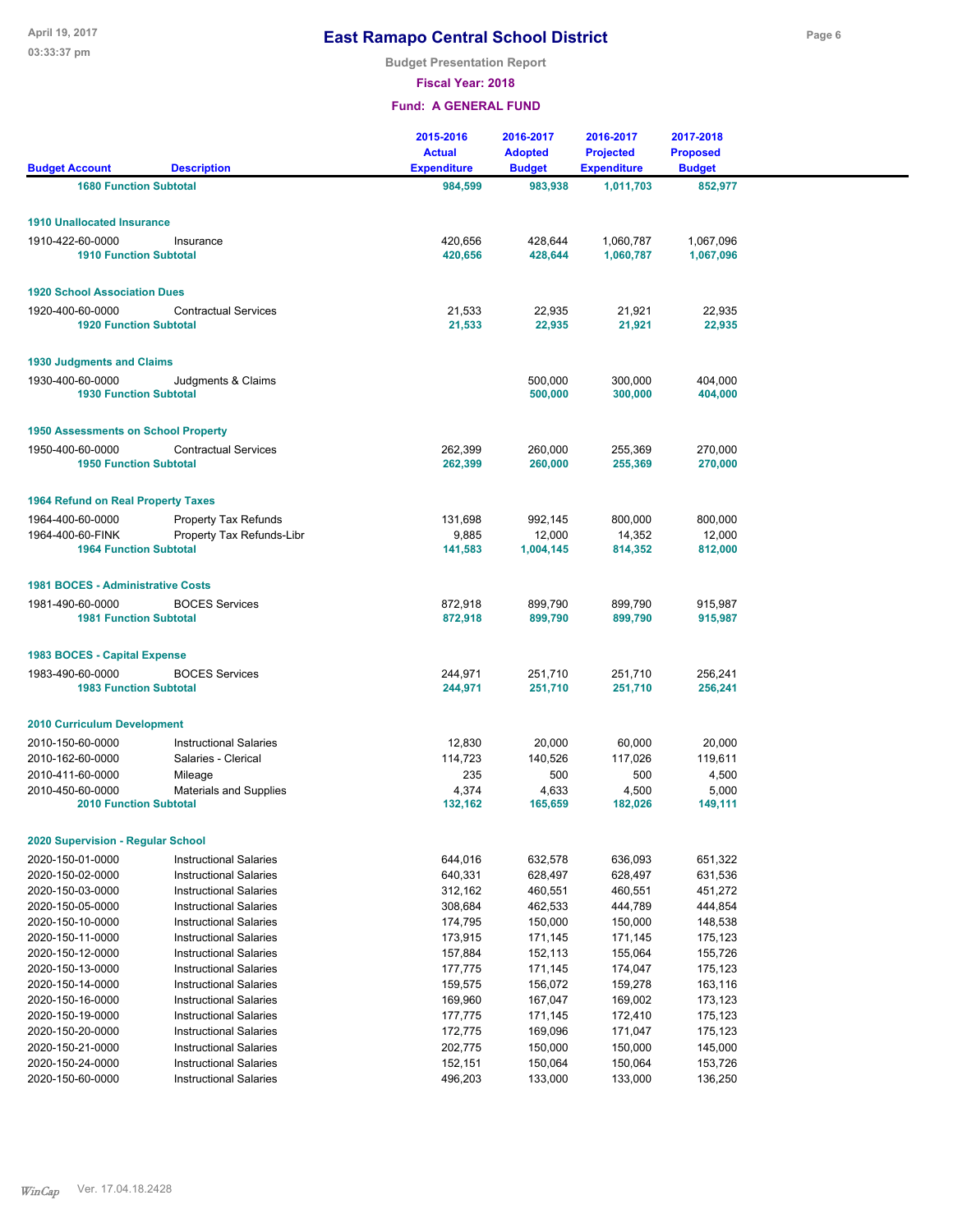**Budget Presentation Report**

### **Fiscal Year: 2018**

|                                   |                               | 2015-2016          | 2016-2017      | 2016-2017          | 2017-2018       |  |
|-----------------------------------|-------------------------------|--------------------|----------------|--------------------|-----------------|--|
|                                   |                               | <b>Actual</b>      | <b>Adopted</b> | <b>Projected</b>   | <b>Proposed</b> |  |
| <b>Budget Account</b>             | <b>Description</b>            | <b>Expenditure</b> | <b>Budget</b>  | <b>Expenditure</b> | <b>Budget</b>   |  |
| 2020 Supervision - Regular School |                               |                    |                |                    |                 |  |
| 2020-162-01-0000                  | Salaries - Clerical           | 320,146            | 321,731        | 321,731            | 323,277         |  |
| 2020-162-02-0000                  | Salaries - Clerical           | 282,336            | 282,213        | 282,763            | 282,763         |  |
| 2020-162-03-0000                  | Salaries - Clerical           | 110,633            | 110,563        | 110,563            | 98,442          |  |
| 2020-162-05-0000                  | Salaries - Clerical           | 202,297            | 210,274        | 193,274            | 160,008         |  |
| 2020-162-10-0000                  | Salaries - Clerical           | 53,816             | 75,077         | 75,077             | 76,298          |  |
| 2020-162-11-0000                  | Salaries - Clerical           | 67,379             | 93,154         | 86,154             | 55,565          |  |
| 2020-162-12-0000                  | Salaries - Clerical           | 92,269             | 85,557         | 92,585             | 85,557          |  |
| 2020-162-13-0000                  | Salaries - Clerical           | 74,803             | 70,784         | 78,646             | 72,468          |  |
| 2020-162-14-0000                  | Salaries - Clerical           | 28,292             | 24,977         | 30,540             | 25,206          |  |
| 2020-162-16-0000                  | Salaries - Clerical           | 39,393             | 66,991         | 69,730             | 67,775          |  |
|                                   | Salaries - Clerical           | 70,420             | 68,579         | 60,496             | 66,124          |  |
| 2020-162-19-0000                  |                               |                    |                |                    |                 |  |
| 2020-162-20-0000                  | Salaries - Clerical           | 80,971             | 78,080         | 82,899             | 80,349          |  |
| 2020-162-21-0000                  | Salaries - Clerical           | 66,303             | 86,957         | 86,957             | 43,587          |  |
| 2020-162-24-0000                  | Salaries - Clerical           | 54,210             | 53,164         | 56,688             | 55,535          |  |
| 2020-175-60-0000                  | Salaries - Clerical           | 163,475            | 120,000        | 120,000            | 120,000         |  |
| 2020-200-14-0000                  | Equipment & Other Capital     |                    |                |                    | 1,000           |  |
| 2020-407-01-0000                  | Repair Furniture & Equipt     | 500                | 500            |                    | 500             |  |
| 2020-407-03-0000                  | Repair Furniture & Equipt     | 500                | 500            |                    | 500             |  |
| 2020-407-16-0000                  | Repair Furniture & Equipt     | 500                | 500            |                    | 500             |  |
| 2020-407-60-0000                  | REPAIR FURNITURE AND EQUI     | 500                | 500            |                    | 500             |  |
| 2020-408-60-0000                  | Machine & Program Rental      | 78,500             | 78,500         | 46,646             | 88,161          |  |
| 2020-411-01-0000                  | Mileage                       | 100                | 100            |                    | 100             |  |
| 2020-411-02-0000                  | Mileage                       | 100                | 100            |                    | 100             |  |
| 2020-411-03-0000                  | Mileage                       | 100                | 100            |                    | 100             |  |
| 2020-411-05-0000                  | Mileage                       | 100                | 100            |                    | 100             |  |
| 2020-411-24-0000                  | Mileage                       | 74                 |                |                    |                 |  |
| 2020-411-90-0000                  | Mileage                       | 200                | 200            |                    | 200             |  |
| 2020-411-91-0000                  | Mileage                       | 6                  |                |                    |                 |  |
| 2020-450-01-0000                  | <b>Materials and Supplies</b> | 1,000              | 1,000          | 1,000              | 3,152           |  |
| 2020-450-02-0000                  | <b>Materials and Supplies</b> | 1,431              | 1,000          | 2,991              | 2,637           |  |
| 2020-450-03-0000                  | <b>Materials and Supplies</b> | 500                | 500            | 59                 | 500             |  |
| 2020-450-05-0000                  | <b>Materials and Supplies</b> | 482                | 500            |                    | 500             |  |
| 2020-450-10-0000                  | <b>Materials and Supplies</b> | 100                | 100            | 35                 | 100             |  |
| 2020-450-11-0000                  | <b>Materials and Supplies</b> | 1,276              | 100            | 821                | 843             |  |
| 2020-450-12-0000                  | <b>Materials and Supplies</b> | 135                | 135            | 69                 | 135             |  |
| 2020-450-13-0000                  | Materials and Supplies        | 100                | 100            |                    | 100             |  |
| 2020-450-14-0000                  | Materials & Supplies          | 10                 |                |                    |                 |  |
| 2020-450-16-0000                  | <b>Materials and Supplies</b> | 187                | 100            |                    | 100             |  |
| 2020-450-19-0000                  | <b>Materials and Supplies</b> | 92                 | 100            | 69                 | 100             |  |
| 2020-450-20-0000                  | <b>Materials and Supplies</b> | 79                 | 100            |                    | 100             |  |
| 2020-450-21-0000                  | Materials and Supplies        | 100                | 100            |                    | 100             |  |
| 2020-450-24-0000                  | <b>Materials and Supplies</b> | 152                | 100            | 47                 | 100             |  |
| <b>2020 Function Subtotal</b>     |                               | 5,914,343          | 5,758,122      | 5,724,827          | 5,668,137       |  |
|                                   |                               |                    |                |                    |                 |  |
| 2021 Supervision - District-Wide  |                               |                    |                |                    |                 |  |
| 2021-150-60-0000                  | <b>Instructional Salaries</b> | 680,922            | 542,207        | 736,791            | 762,764         |  |
| 2021-150-89-0000                  | <b>Instructional Salaries</b> | 23,529             | 30,985         | 30,985             | 30,985          |  |
| 2021-162-90-0000                  | Non-Instr Salary - Cleric     | 7,833              |                |                    | 71,764          |  |
| 2021-162-93-0000                  | Non-Instr Salary - Cleric     | 94,690             | 83,405         | 83,405             | 72,272          |  |
| 2021-162-98-0000                  | Non-Instr Salary - Cleric     | 36,253             | 30,247         | 30,247             | 30,247          |  |
| 2021-400-60-0000                  | <b>Contractual Services</b>   | 27,200             |                |                    |                 |  |
|                                   |                               |                    | 78,500         | 132,000            | 25,000          |  |
| 2021-400-89-0000                  | <b>Contractual Services</b>   |                    | 1,000          | 1,000              | 1,000           |  |
| 2021-400-90-0000                  | <b>Contractual Services</b>   | 6,946              | 10,000         | 10,000             | 5,000           |  |
| 2021-400-91-0000                  | <b>Contractual Services</b>   |                    | 500            | 500                | 5,000           |  |
| 2021-407-89-0000                  | Repair Furniture & Equipt     | 500                | 500            |                    | 500             |  |
| 2021-407-98-0000                  | Repair Furn & Equipment       | 500                | 500            |                    | 500             |  |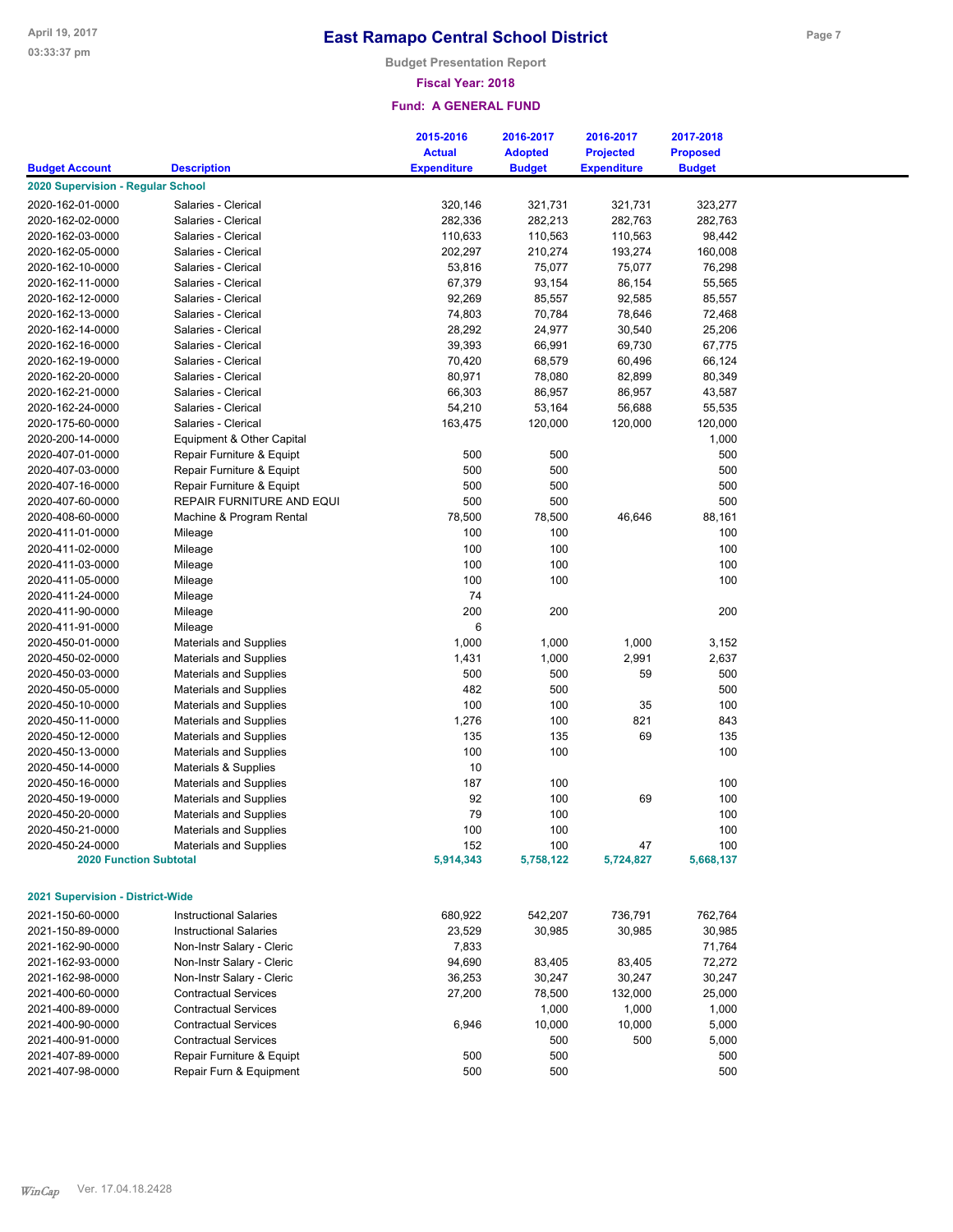**Budget Presentation Report**

## **Fiscal Year: 2018**

|                                         |                                 | 2015-2016<br><b>Actual</b> | 2016-2017<br><b>Adopted</b> | 2016-2017<br><b>Projected</b> | 2017-2018<br><b>Proposed</b> |  |
|-----------------------------------------|---------------------------------|----------------------------|-----------------------------|-------------------------------|------------------------------|--|
| <b>Budget Account</b>                   | <b>Description</b>              | <b>Expenditure</b>         | <b>Budget</b>               | <b>Expenditure</b>            | <b>Budget</b>                |  |
| 2021 Supervision - District-Wide        |                                 |                            |                             |                               |                              |  |
| 2021-411-89-0000                        | Mileage                         | 75                         | 75                          |                               | 75                           |  |
| 2021-411-90-0000                        | Mileage                         | 55                         | 55                          |                               | 110                          |  |
| 2021-411-91-0000                        | Mileage                         | 185                        | 185                         | 79                            | 110                          |  |
| 2021-450-89-0000                        | <b>Materials and Supplies</b>   | 900                        | 914                         |                               | 500                          |  |
| 2021-450-90-0000                        | <b>Materials and Supplies</b>   | 6,274                      | 1,000                       | 202                           | 1,000                        |  |
| 2021-450-91-0000                        | <b>Materials and Supplies</b>   | 6,178                      | 500                         | 460                           | 500                          |  |
| 2021-450-93-0000                        | <b>Materials and Supplies</b>   | 5,927                      | 5,000                       | 4,984                         | 1,500                        |  |
| 2021-450-98-0000                        | <b>Materials and Supplies</b>   | 1,100                      | 1,276                       |                               | 1,250                        |  |
| <b>2021 Function Subtotal</b>           |                                 | 899,067                    | 786,849                     | 1,030,653                     | 1,010,077                    |  |
| 2060 Research, Planning & Evaluation    |                                 |                            |                             |                               |                              |  |
| 2060-150-90-0000                        | <b>Instructional Salaries</b>   | 568                        |                             |                               |                              |  |
| 2060-400-82-0000                        | <b>Contractual Services</b>     | 1,000                      | 1,000                       | 1,000                         | 1,000                        |  |
| 2060-400-90-0000                        | <b>Contractual Services</b>     | 1,000                      | 1,000                       | 1,000                         | 1,000                        |  |
| 2060-400-91-0000                        | <b>Contractual Services</b>     | 1,400                      | 1,400                       | 1,400                         | 1,500                        |  |
| 2060-400-93-0000                        | <b>Contractual Services</b>     | 1,000                      | 1,000                       | 1,000                         | 1,000                        |  |
| 2060-442-82-0000                        | <b>Consultant Services</b>      | 500                        | 500                         | 500                           | 500                          |  |
| 2060-442-90-0000                        | <b>Consultant Services</b>      | 5,125                      |                             |                               |                              |  |
| 2060-442-91-0000                        | <b>Consultant Services</b>      | 500                        | 500                         | 500                           | 500                          |  |
| 2060-450-82-0000                        | <b>Materials and Supplies</b>   | 735                        | 735                         | 750                           | 1,000                        |  |
| 2060-450-90-0000                        | <b>Materials and Supplies</b>   | 1,000                      | 1,000                       | 1,000                         | 1,250                        |  |
| 2060-450-91-0000                        | <b>Materials and Supplies</b>   | 1,450                      | 1,450                       | 1,450                         | 1,250                        |  |
| <b>2060 Function Subtotal</b>           |                                 | 14,278                     | 8,585                       | 8,600                         | 9,000                        |  |
|                                         |                                 |                            |                             |                               |                              |  |
| 2070 Inservice Training and Instruction |                                 |                            |                             |                               |                              |  |
| 2070-150-01-0000                        | <b>Instructional Salaries</b>   |                            | 1,000                       | 1,000                         | 1,000                        |  |
| 2070-150-02-0000                        | <b>Instructional Salaries</b>   |                            | 1,000                       | 1,000                         | 1,000                        |  |
| 2070-150-03-0000                        | <b>Instructional Salaries</b>   |                            | 1,000                       | 1,000                         | 1,000                        |  |
| 2070-150-05-0000                        | <b>Instructional Salaries</b>   |                            | 1,000                       | 1,000                         | 1,000                        |  |
| 2070-150-10-0000                        | <b>Instructional Salaries</b>   |                            | 500                         | 500                           | 500                          |  |
| 2070-150-11-0000                        | <b>Instructional Salaries</b>   |                            | 500                         | 500                           | 500                          |  |
| 2070-150-12-0000                        | <b>Instructional Salaries</b>   |                            | 500                         | 500                           | 500                          |  |
| 2070-150-13-0000                        | <b>Instructional Salaries</b>   |                            | 7,640                       | 7,640                         | 7,640                        |  |
| 2070-150-14-0000                        | <b>Instructional Salaries</b>   |                            | 500                         | 500                           | 500                          |  |
| 2070-150-16-0000                        | <b>Instructional Salaries</b>   |                            | 500                         | 500                           | 500                          |  |
| 2070-150-19-0000                        | <b>Instructional Salaries</b>   |                            | 900                         | 900                           | 900                          |  |
| 2070-150-20-0000                        | <b>Instructional Salaries</b>   |                            | 5,400                       | 5,400                         | 5,400                        |  |
| 2070-150-21-0000                        | <b>Instructional Salaries</b>   |                            | 500                         | 500                           | 500                          |  |
| 2070-150-24-0000                        | <b>Instructional Salaries</b>   |                            | 1,000                       | 1,000                         | 1,000                        |  |
| 2070-400-01-0000                        | <b>Contractual Services</b>     |                            |                             |                               | 1,289                        |  |
| 2070-400-10-0000                        | <b>Contractual Services</b>     |                            |                             |                               | 1,839                        |  |
| 2070-400-13-0000                        | <b>Contractual Services</b>     |                            |                             |                               | 7,640                        |  |
| 2070-400-19-0000                        | <b>Contractual Services</b>     |                            |                             |                               | 2,000                        |  |
| 2070-400-20-0000                        | <b>Contractual Services</b>     |                            |                             |                               | 1,700                        |  |
| 2070-400-21-0000                        | <b>Contractual Services</b>     |                            |                             |                               | 1,695                        |  |
| 2070-400-90-0000                        | <b>Contractual Services</b>     | 800                        | 1,000                       | 1,000                         | 1,000                        |  |
| 2070-400-91-0000                        | <b>Contractual Services</b>     | 1,000                      | 1,000                       | 1,000                         | 1,000                        |  |
| 2070-442-90-0000                        | <b>Consultant Services</b>      | 500                        | 500                         | 500                           | 500                          |  |
| 2070-450-10-0000                        | Materials & Supplies            | 200                        | 200                         | 200                           | 200                          |  |
| 2070-450-12-0000                        | <b>Materials &amp; Supplies</b> | 200                        | 200                         | 200                           | 200                          |  |
| 2070-450-13-0000                        | <b>Materials &amp; Supplies</b> | 200                        | 200                         | 200                           | 6,266                        |  |
| 2070-450-19-0000                        | <b>Materials &amp; Supplies</b> | 200                        | 200                         | 200                           | 200                          |  |
| 2070-450-20-0000                        | Materials & Supplies            |                            | 219                         |                               | 219                          |  |
| 2070-450-21-0000                        | Materials & Supplies            | 200                        | 200                         | 200                           | 200                          |  |
| 2070-450-23-0000                        | Materials & Supplies            | 200                        | 200                         | 200                           | 200                          |  |
| 2070-450-24-0000                        | Materials & Supplies            | 100                        | 100                         | 100                           | 100                          |  |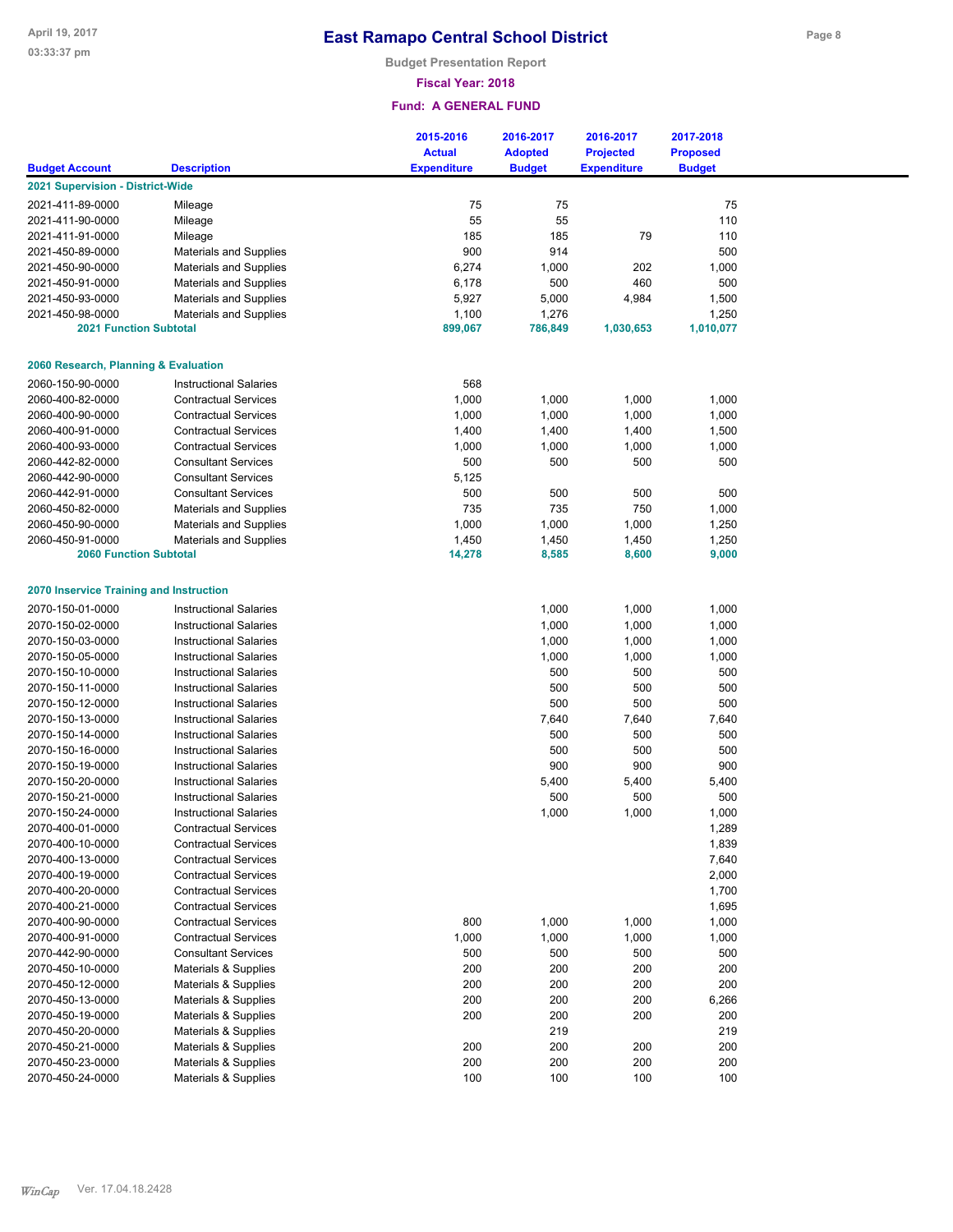**Budget Presentation Report**

### **Fiscal Year: 2018**

|                                         |                                                         | 2015-2016<br><b>Actual</b> | 2016-2017<br><b>Adopted</b> | 2016-2017<br><b>Projected</b> | 2017-2018<br><b>Proposed</b> |  |
|-----------------------------------------|---------------------------------------------------------|----------------------------|-----------------------------|-------------------------------|------------------------------|--|
| <b>Budget Account</b>                   | <b>Description</b>                                      | <b>Expenditure</b>         | <b>Budget</b>               | <b>Expenditure</b>            | <b>Budget</b>                |  |
| 2070 Inservice Training and Instruction |                                                         |                            |                             |                               |                              |  |
| 2070-450-82-0000                        | Materials & Supplies                                    | 200                        | 200                         | 200                           | 200                          |  |
| 2070-450-90-0000                        | <b>Materials and Supplies</b>                           | 200                        | 200                         | 200                           | 200                          |  |
| 2070-490-60-0000                        | <b>BOCES Services</b>                                   | 149,795                    | 126,375                     | 126,375                       | 128,650                      |  |
| <b>2070 Function Subtotal</b>           |                                                         | 153,795                    | 152,734                     | 152,515                       | 177,238                      |  |
| 2110 Teaching - Regular School          |                                                         |                            |                             |                               |                              |  |
| 2110-110-14-0000                        |                                                         |                            |                             |                               |                              |  |
| 2110-111-14-0000                        | Kindergarten Teachers                                   | 1,755,699                  | 1,938,202                   | 1,938,202                     |                              |  |
| 2110-120-10-0000                        | KindergartenTeachersFullK<br><b>Elementary Teachers</b> | 2,154,743                  | 2,193,200                   | 2,127,127                     | 1,871,014<br>2,273,592       |  |
| 2110-120-11-0000                        |                                                         | 2,024,222                  | 2,050,740                   |                               | 2,061,855                    |  |
| 2110-120-12-0000                        | <b>Elementary Teachers</b>                              |                            |                             | 1,951,127                     | 2,008,878                    |  |
| 2110-120-13-0000                        | <b>Elementary Teachers</b>                              | 1,812,738                  | 1,846,104                   | 1,912,178                     | 2,999,976                    |  |
| 2110-120-14-0000                        | <b>Elementary Teachers</b>                              | 1,915,137<br>11,220        | 1,911,875                   | 2,632,971                     |                              |  |
|                                         | <b>Elementary Teachers</b>                              |                            |                             |                               |                              |  |
| 2110-120-16-0000                        | <b>Elementary Teachers</b>                              | 2,414,363                  | 2,385,013                   | 2,188,806                     | 2,366,689                    |  |
| 2110-120-19-0000                        | <b>Elementary Teachers</b>                              | 1,743,184                  | 1,760,577                   | 1,920,570                     | 2,056,137                    |  |
| 2110-120-20-0000                        | <b>Elementary Teachers</b>                              | 1,726,515                  | 1,879,597                   | 1,947,309                     | 1,938,561                    |  |
| 2110-120-21-0000                        | <b>Elementary Teachers</b>                              | 1,702,126                  | 1,520,656                   | 1,656,484                     | 1,804,906                    |  |
| 2110-120-24-0000                        | <b>Elementary Teachers</b>                              | 1,400,567                  | 1,644,952                   | 1,577,239                     | 1,579,775                    |  |
| 2110-120-60-0000                        | <b>Elementary Teachers</b>                              |                            |                             |                               | 425,071                      |  |
| 2110-120-95-0000                        | <b>Elementary Teachers</b>                              | 14,592                     |                             |                               |                              |  |
| 2110-131-03-0000                        | Middle School Teachers                                  | 3,393,841                  | 3,373,372                   | 3,468,648                     | 3,624,619                    |  |
| 2110-131-05-0000                        | Middle School Teachers                                  | 3,815,758                  | 3,826,658                   | 2,852,265                     | 3,066,310                    |  |
| 2110-132-01-0000                        | <b>High School Teachers</b>                             | 7,714,567                  | 7,444,929                   | 7,444,929                     | 7,893,823                    |  |
| 2110-132-02-0000                        | <b>High School Teachers</b>                             | 8,573,197                  | 8,589,538                   | 8,589,538                     | 9,367,751                    |  |
| 2110-133-60-0000                        | <b>Teaching Assistants</b>                              | 228,911                    |                             |                               |                              |  |
| 2110-149-60-0000                        | <b>Substitute Teachers</b>                              | 1,330,452                  | 1,150,000                   | 1,150,000                     | 1,250,000                    |  |
| 2110-152-60-0000                        | Salaries, Home Instructio                               | 219,320                    | 170,000                     | 170,000                       | 170,000                      |  |
| 2110-160-60-0000                        | Non-Instrctnl Sal-Transla                               | 164,445                    | 40,000                      | 62,020                        | 57,000                       |  |
| 2110-163-01-0000                        | Salaries- Security Guard                                | 317,874                    | 338,777                     | 338,777                       | 374,739                      |  |
| 2110-163-02-0000                        | Salaries- Security Guard                                | 432,208                    | 425,117                     | 425,117                       | 351,304                      |  |
| 2110-163-03-0000                        | Salaries- Security Guard                                | 211,783                    | 206,943                     | 206,943                       | 206,598                      |  |
| 2110-163-05-0000                        | Salaries- Security Guard                                | 158,966                    | 182,304                     | 182,304                       | 142,024                      |  |
| 2110-163-13-0000                        | Salaries- Security Guard                                |                            |                             |                               | 27,342                       |  |
| 2110-163-60-0000                        | Salaries- Security Guard                                | 184,732                    | 91,375                      | 91,375                        | 91,375                       |  |
| 2110-179-60-0000                        | Non-Instr Sal - Aides                                   | 173,902                    |                             |                               |                              |  |
| 2110-400-02-0000                        | <b>Contractual Services</b>                             | 1,900                      |                             |                               |                              |  |
| 2110-400-60-0000                        | <b>Contractual Services</b>                             |                            |                             | 12,500                        | 546,155                      |  |
| 2110-400-90-0000                        | <b>Contractual Services</b>                             | 1,733                      | 1,010                       | 6,225                         | 1,100                        |  |
| 2110-400-91-0000                        | <b>Contractual Services</b>                             | 6,124                      | 5,500                       | 10,770                        | 5,500                        |  |
| 2110-400-95-0000                        | <b>Contractual Services</b>                             | 56,734                     | 100,000                     | 7,946                         | 100,000                      |  |
| 2110-405-01-0000                        | Dist-Wide Contracted Serv                               | 2,681                      | 3,553                       | 35,000                        | 3,553                        |  |
| 2110-405-02-0000                        | Dist-Wide Contracted Serv                               | 4,698                      | 4,698                       | 4,600                         | 4,698                        |  |
| 2110-405-03-0000                        | Dist-Wide Contracted Serv                               | 1,512                      | 5,000                       | 5,000                         | 5,000                        |  |
| 2110-405-05-0000                        | Dist-Wide Contracted Serv                               | 1,860                      | 1,636                       | 1,403                         | 1,636                        |  |
| 2110-407-01-0000                        | Repair Furniture & Equipt                               | 1,967                      | 2,500                       | 2,500                         | 2,500                        |  |
| 2110-407-02-0000                        | Repair Furniture & Equipt                               |                            | 2,800                       | 2,800                         | 2,800                        |  |
| 2110-407-03-0000                        | Repair Furniture & Equipt                               |                            | 500                         | 500                           | 500                          |  |
| 2110-407-05-0000                        | Repair Furniture & Equipt                               |                            | 500                         | 800                           | 800                          |  |
| 2110-407-90-0000                        | Repair Furniture & Equipt                               | 368                        | 1,000                       | 1,000                         | 1,000                        |  |
| 2110-407-95-0000                        | Repair Furniture & Equipt                               | 128                        | 10,000                      | 10,000                        | 10,000                       |  |
| 2110-407-96-0000                        | Repair Furniture & Equipt                               | 4,215                      | 10,000                      | 10,000                        | 10,000                       |  |
| 2110-408-60-0000                        | Machine & Program Rental                                | 86,705                     | 119,000                     | 119,000                       | 119,000                      |  |
| 2110-409-01-0000                        | <b>Graduation Expenses</b>                              | 4,158                      | 8,650                       | 8,500                         | 10,823                       |  |
| 2110-409-02-0000                        | <b>Graduation Expenses</b>                              | 12,435                     | 14,054                      | 15,000                        | 15,491                       |  |
| 2110-409-03-0000                        | <b>Graduation Expenses</b>                              | 1,929                      | 1,600                       | 1,600                         | 1,600                        |  |
| 2110-409-05-0000                        | <b>Graduation Expenses</b>                              | 2,098                      | 2,772                       | 2,750                         | 3,050                        |  |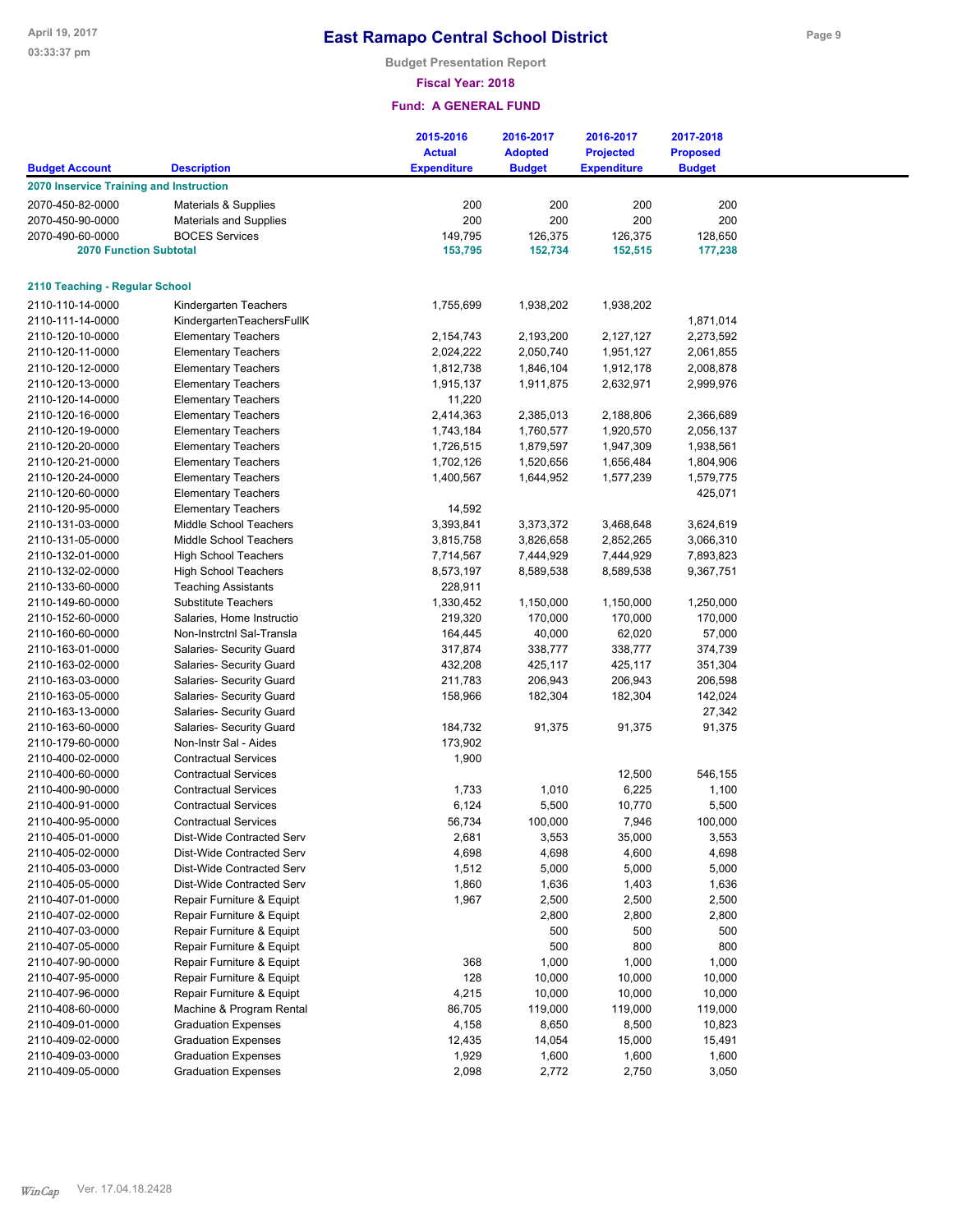**Budget Presentation Report**

### **Fiscal Year: 2018**

|                                          |                                  | 2015-2016          | 2016-2017      | 2016-2017          | 2017-2018       |
|------------------------------------------|----------------------------------|--------------------|----------------|--------------------|-----------------|
|                                          |                                  | <b>Actual</b>      | <b>Adopted</b> | <b>Projected</b>   | <b>Proposed</b> |
| <b>Budget Account</b>                    | <b>Description</b>               | <b>Expenditure</b> | <b>Budget</b>  | <b>Expenditure</b> | <b>Budget</b>   |
| 2110 Teaching - Regular School           |                                  |                    |                |                    |                 |
| 2110-409-90-0000                         | <b>Graduation Expenses</b>       | 374                | 4,700          | 4,700              | 7,100           |
| 2110-411-90-0000                         | Mileage                          | 4,259              | 3,700          | 3,700              | 3,700           |
| 2110-411-91-0000                         | Mileage                          | 259                | 150            | 24                 | 150             |
| 2110-449-60-0000                         | Tuition - Other Districts        | 263,672            | 621,910        | 621,910            | 475,000         |
| 2110-450-01-0000                         | <b>Materials and Supplies</b>    | 42,971             | 25,851         | 35,694             | 28,000          |
| 2110-450-02-0000                         | <b>Materials and Supplies</b>    | 36,211             | 27,410         | 27,375             | 41,378          |
| 2110-450-03-0000                         | <b>Materials and Supplies</b>    | 16,617             | 17,671         | 16,523             | 18,000          |
| 2110-450-05-0000                         | <b>Materials and Supplies</b>    | 13,046             | 17,800         | 16,995             | 17,000          |
| 2110-450-10-0000                         | <b>Materials and Supplies</b>    | 11,755             | 7,148          | 25,302             | 12,687          |
| 2110-450-11-0000                         | <b>Materials and Supplies</b>    | 6,902              | 7,471          | 13,580             | 10,300          |
| 2110-450-12-0000                         | <b>Materials and Supplies</b>    | 6,788              | 6,832          | 10,990             | 8,000           |
| 2110-450-13-0000                         | <b>Materials and Supplies</b>    | 41,143             | 22,974         | 27,601             | 25,000          |
| 2110-450-14-0000                         | <b>Materials and Supplies</b>    | 23,799             |                | 149,627            | 15,000          |
|                                          |                                  |                    | 58,810         |                    |                 |
| 2110-450-16-0000                         | <b>Materials and Supplies</b>    | 13,904             | 9,500          | 12,634             | 13,500          |
| 2110-450-19-0000                         | <b>Materials and Supplies</b>    | 4,689              | 9,500          | 15,515             | 14,372          |
| 2110-450-20-0000                         | <b>Materials and Supplies</b>    | 3,820              | 5,515          | 6,902              | 6,000           |
| 2110-450-21-0000                         | <b>Materials and Supplies</b>    | 5,804              | 4,367          | 4,303              | 4,500           |
| 2110-450-24-0000                         | Materials and Supplies           | 9,811              | 9,300          | 9,464              | 9,800           |
| 2110-450-56-0000                         | <b>Warehouse Supplies</b>        | $-1,178$           |                | 1,113              |                 |
| 2110-450-87-0000                         | <b>Materials and Supplies</b>    |                    | 8,500          |                    | 8,500           |
| 2110-450-90-0000                         | <b>Materials and Supplies</b>    | 3,721              | 7,450          | 4,204              | 7,450           |
| 2110-450-91-0000                         | <b>Materials and Supplies</b>    | 6,424              | 7,050          | 7,695              | 7,050           |
| 2110-450-95-0000                         | Materials & Supplies             | 1,740              | 10,000         | 3,831              | 10,000          |
| 2110-450-96-0000                         | Materials & Supplies             | 264                | 10,000         | 10,000             | 10,000          |
| 2110-456-90-0000                         | <b>Security Supplies</b>         | 1,260              | 3,000          | 15,028             | 3,000           |
| 2110-473-60-0000                         | Payment Charter School           |                    |                | 16,555             | 16,555          |
| 2110-480-46-0000                         | <b>Textbooks and Workbooks</b>   | 1,562,661          | 1,460,562      | 1,722,759          | 1,585,681       |
| 2110-480-90-0000                         | <b>Textbooks and Workbooks</b>   | 206,322            | 225,427        | 225,427            | 226,534         |
| 2110-480-91-0000                         | <b>Textbooks &amp; Workbooks</b> | 226,585            | 286,997        | 382,356            | 287,871         |
| 2110-490-60-0000                         | <b>BOCES Services</b>            | 857,680            | 635,874        | 634,074            | 647,320         |
| 2110-163-01-ERSD                         | Salaries- Security Guard         | 20,465             |                |                    |                 |
| 2110-163-02-ERSD                         | Salaries- Security Guard         | 17,468             |                |                    |                 |
| 2110-163-03-ERSD                         | Salaries- Security Guard         | 1,660              |                |                    |                 |
| 2110-163-60-ERSD                         | Salaries- Security Guard         | 72                 |                |                    |                 |
| 2110-163-01-OVER                         | Salaries- Security Guard         |                    | 20,000         | 20,000             | 20,500          |
| 2110-163-02-OVER                         | Salaries- Security Guard         |                    | 20,000         | 20,000             | 20,500          |
| 2110-163-03-OVER                         | Salaries- Security Guard         |                    | 10,000         | 10,000             | 10,250          |
| 2110-163-05-OVER                         | Salaries- Security Guard         |                    | 10,000         | 10,000             | 10,250          |
| 2110-163-01-ROVR                         | Salaries- Security Guard         | 7,856              |                |                    |                 |
| 2110-163-02-ROVR                         | Salaries- Security Guard         | 3,528              |                |                    |                 |
| 2110-163-03-ROVR                         | Salaries- Security Guard         | 59                 |                |                    |                 |
| 2110-163-05-ROVR                         | Salaries- Security Guard         | 216                |                |                    |                 |
| <b>2110 Function Subtotal</b>            |                                  | 49,208,934         | 48,840,171     | 49, 177, 704       | 52,435,493      |
| 2250 Program for Students with Disabilit |                                  |                    |                |                    |                 |
| 2250-111-60-0000                         | KindergartenTeachersFullK        | 224,734            | 229,875        | 229,875            | 237,172         |
| 2250-120-60-0000                         | <b>Elementary Teachers</b>       | 6,866,570          | 7,134,946      | 7,134,946          | 7,037,650       |
| 2250-131-60-0000                         | Middle School Teachers           | 2,557,317          | 2,683,089      | 2,383,351          | 2,216,674       |
| 2250-132-60-0000                         | <b>High School Teachers</b>      | 3,714,772          | 3,909,702      | 3,909,702          | 3,882,354       |
| 2250-133-60-0000                         | <b>Teaching Assistants</b>       | 3,099,503          | 3,671,002      | 3,671,010          | 3,724,952       |
| 2250-150-60-0000                         | <b>Instructional Salaries</b>    | 624,568            | 772,004        | 772,004            | 708,532         |
| 2250-160-60-0000                         | Non-Instructional Salarie        | 47,159             | 74,732         | 74,732             | 74,732          |
| 2250-170-60-0000                         | Non-Instr Sals - COTAs           | 683,126            | 654,624        | 654,624            | 751,401         |
| 2250-179-60-0000                         | Non-Instr Sals - Aides           | 1,720,853          | 1,567,827      | 1,530,027          | 1,287,760       |
| 2250-200-60-0000                         | Equipment & Other Capital        | 20,357             | 11,206         | 10,000             | 11,250          |
| 2250-400-60-0000                         | <b>Contractual Services</b>      | 454,078            | 400,000        | 433,175            | 400,000         |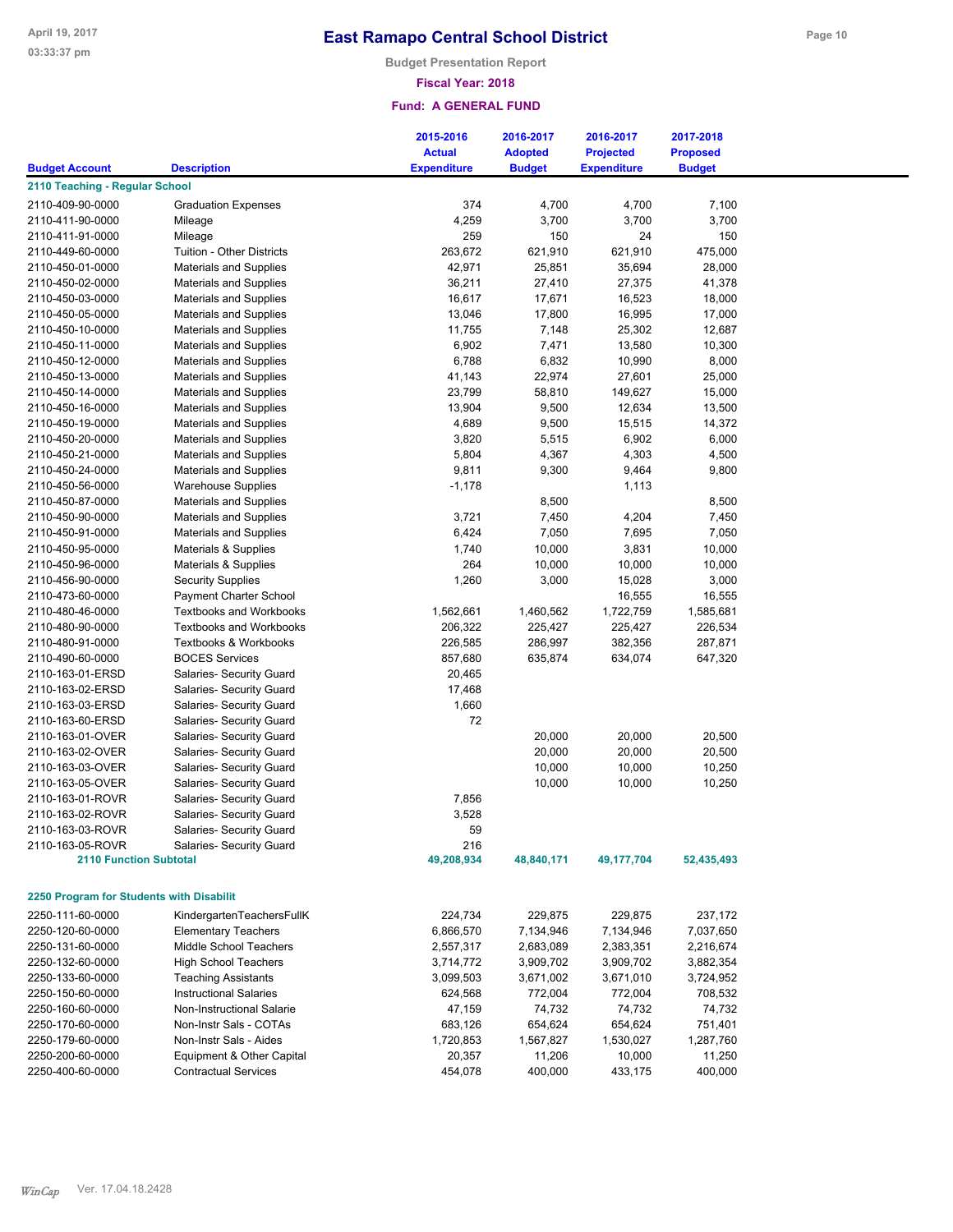## **Fiscal Year: 2018**

|                                          |                               | 2015-2016          | 2016-2017      | 2016-2017          | 2017-2018       |
|------------------------------------------|-------------------------------|--------------------|----------------|--------------------|-----------------|
|                                          |                               | <b>Actual</b>      | <b>Adopted</b> | <b>Projected</b>   | <b>Proposed</b> |
| <b>Budget Account</b>                    | <b>Description</b>            | <b>Expenditure</b> | <b>Budget</b>  | <b>Expenditure</b> | <b>Budget</b>   |
| 2250 Program for Students with Disabilit |                               |                    |                |                    |                 |
| 2250-401-60-0000                         | Impartial Hearing Officer     | 20,544             | 45,025         | 25,000             | 40,000          |
| 2250-410-60-0000                         | Testing & Analysis            | 87                 | 1,000          |                    | 1,000           |
| 2250-411-60-0000                         | Mileage                       | 8,196              | 6,200          | 5,000              | 6,200           |
| 2250-449-60-0000                         | Tuition - Private Schools     | 2,636,582          | 2,770,958      | 2,938,368          | 2,795,000       |
| 2250-450-60-0000                         | <b>Materials and Supplies</b> | 241,086            | 220,000        | 134,932            | 220,000         |
| 2250-471-60-0000                         | Tuition - Other Districts     | 4,658,577          | 4,803,435      | 4,803,435          | 4,592,389       |
| 2250-490-60-0000                         | <b>BOCES Services</b>         | 12,330,776         | 13,069,763     | 13,069,763         | 12,803,784      |
| 2250-449-60-SETL                         | TuitioPrivateSchools-Setl     | 593,969            | 600,000        | 580,000            | 600,000         |
| 2250-450-60-STAC                         | <b>Materials and Supplies</b> | 2,938              |                |                    |                 |
| <b>2250 Function Subtotal</b>            |                               | 40,505,792         | 42,625,388     | 42,359,944         | 41,390,850      |
|                                          |                               |                    |                |                    |                 |
| <b>2270 Pupils with Special Needs</b>    |                               |                    |                |                    |                 |
| 2270-111-14-0000                         | Kindergarten TeachersFull     | 324,758            | 386,513        | 356,894            | 214,463         |
| 2270-120-10-0000                         | <b>Elementary Teachers</b>    | 257,285            | 263,001        | 220,961            | 250,871         |
| 2270-120-11-0000                         | <b>Elementary Teachers</b>    | 309,517            | 366,067        | 228,884            | 236,040         |
| 2270-120-12-0000                         | <b>Elementary Teachers</b>    | 100,240            | 102,850        | 187,286            | 261,241         |
| 2270-120-13-0000                         | <b>Elementary Teachers</b>    | 71,600             | 73,924         | 73,924             | 107,624         |
| 2270-120-16-0000                         | <b>Elementary Teachers</b>    | 291,109            | 295,931        | 295,931            | 302,654         |
| 2270-120-19-0000                         | <b>Elementary Teachers</b>    | 233,365            | 239,973        | 239,973            | 315,611         |
| 2270-120-20-0000                         | <b>Elementary Teachers</b>    | 117,740            | 167,875        | 167,875            | 104,352         |
| 2270-120-21-0000                         | <b>Elementary Teachers</b>    | 124,636            | 127,709        | 127,709            | 127,709         |
| 2270-120-24-0000                         | <b>Elementary Teachers</b>    | 179,716            | 185,687        | 185,687            | 199,882         |
| 2270-131-03-0000                         | Middle School Teachers        | 245,659            | 251,767        | 251,767            | 251,767         |
| 2270-131-05-0000                         | Middle School Teachers        | 195,965            | 124,455        | 265,297            | 279,655         |
| 2270-132-01-0000                         | <b>High School Teachers</b>   | 630,691            | 603,075        | 684,424            | 917,845         |
| 2270-132-02-0000                         | <b>High School Teachers</b>   | 771,513            | 800,209        | 760,900            | 763,234         |
| 2270-160-60-0000                         | Non-Instructional Salarie     | 36,462             | 82,366         | 82,366             | 82,366          |
| <b>2270 Function Subtotal</b>            |                               | 3,890,256          | 4,071,402      | 4,129,878          | 4,415,314       |
|                                          |                               |                    |                |                    |                 |
| 2280 Occupational Education 9-12         |                               |                    |                |                    |                 |
| 2280-490-60-0000                         | <b>BOCES Services</b>         | 318,264            | 309,973        | 309,973            | 324,629         |
| <b>2280 Function Subtotal</b>            |                               | 318,264            | 309,973        | 309,973            | 324,629         |
|                                          |                               |                    |                |                    |                 |
| 2335 Teaching - Summer School            |                               |                    |                |                    |                 |
| 2335-490-60-0000                         | <b>BOCES Services</b>         | 35,440             | 35,830         | 35,830             | 36,475          |
| <b>2335 Function Subtotal</b>            |                               | 35,440             | 35,830         | 35,830             | 36,475          |
|                                          |                               |                    |                |                    |                 |
| 2610 School Library and Audio/Visual     |                               |                    |                |                    |                 |
| 2610-150-01-0000                         | Instruct Sals - Librarian     | 119,686            | 122,641        | 122,635            | 122,635         |
| 2610-150-02-0000                         | Instruct Sals - Librarian     |                    |                | 124,636            | 124,636         |
| 2610-150-03-0000                         | Instruct Sals - Librarian     | 114,420            | 116,760        | 116,760            | 120,412         |
| 2610-150-05-0000                         | Instruct Sals - Librarian     | 133,669            | 135,007        | 135,007            | 135,007         |
| 2610-177-01-0000                         | Aides and Technicians         | 27,463             | 27,463         | 27,463             | 22,000          |
| 2610-177-02-0000                         | Aides and Technicians         | 27,463             | 27,463         | 27,463             | 22,000          |
| 2610-407-01-0000                         | Repair Furniture & Equipt     |                    | 1,000          |                    | 1,000           |
| 2610-407-02-0000                         | Repair Furniture & Equipt     | 500                | 500            |                    | 500             |
| 2610-407-90-0000                         | Repair Books & Equipt         |                    | 1,000          | 1,000              | 1,000           |
| 2610-407-91-0000                         | Repair Books & Equipt         |                    | 1,750          | 1,000              | 1,750           |
| 2610-451-02-0000                         | <b>Library Supplies</b>       | 244                | 500            | 500                | 500             |
| 2610-451-03-0000                         | <b>Library Supplies</b>       |                    | 400            | 393                | 400             |
| 2610-451-05-0000                         | <b>Library Supplies</b>       | 139                | 400            | 394                | 400             |
| 2610-451-10-0000                         | <b>Library Supplies</b>       | 102                | 100            | 44                 | 100             |
| 2610-451-11-0000                         | <b>Library Supplies</b>       | 100                | 100            | 100                | 200             |
| 2610-451-12-0000                         | <b>Library Supplies</b>       | 84                 | 100            | 100                | 100             |
| 2610-451-13-0000                         | <b>Library Supplies</b>       | 99                 | 100            | 100                | 100             |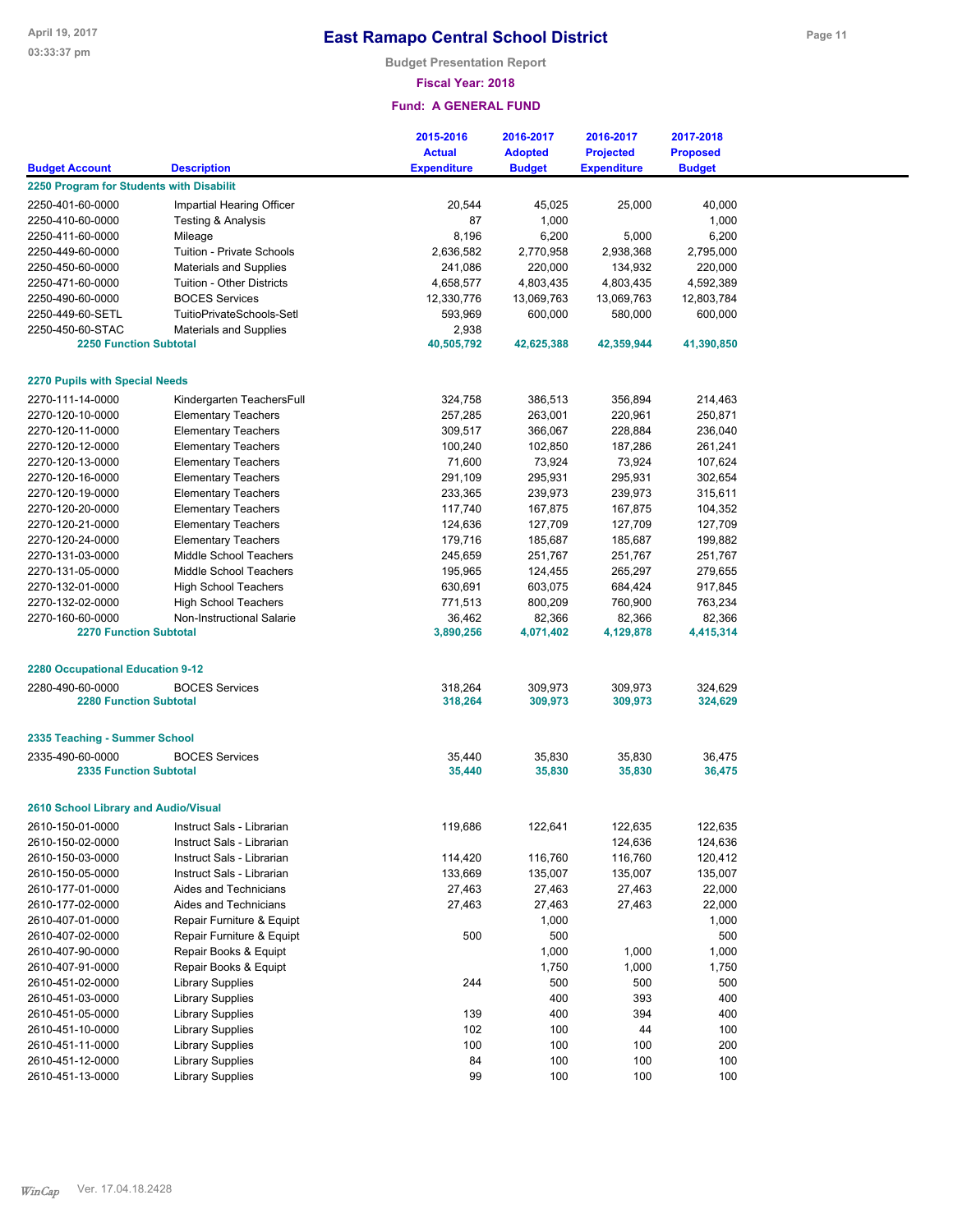**Budget Presentation Report**

### **Fiscal Year: 2018**

|                                           |                                                        | 2015-2016          | 2016-2017      | 2016-2017          | 2017-2018       |
|-------------------------------------------|--------------------------------------------------------|--------------------|----------------|--------------------|-----------------|
|                                           | <b>Description</b>                                     | <b>Actual</b>      | <b>Adopted</b> | <b>Projected</b>   | <b>Proposed</b> |
| <b>Budget Account</b>                     |                                                        | <b>Expenditure</b> | <b>Budget</b>  | <b>Expenditure</b> | <b>Budget</b>   |
| 2610 School Library and Audio/Visual      |                                                        |                    |                |                    |                 |
| 2610-451-14-0000                          | <b>Library Supplies</b>                                | 94                 | 100            | 100                | 100             |
| 2610-451-16-0000                          | <b>Library Supplies</b>                                |                    | 100            | 100                | 300             |
| 2610-451-19-0000                          | <b>Library Supplies</b>                                |                    | 100            | 100                | 100             |
| 2610-451-20-0000                          | <b>Library Supplies</b>                                |                    | 100            | 100                | 100             |
| 2610-451-21-0000                          | <b>Library Supplies</b>                                |                    | 100            | 100                | 100             |
| 2610-451-24-0000                          | <b>Library Supplies</b>                                | 328                | 334            | 335                | 334             |
| 2610-451-89-0000                          | <b>Library Supplies</b>                                |                    | 200            | 200                | 200             |
| 2610-455-01-0000                          | <b>Audio-Visual Supplies</b>                           | 2,990              | 3,000          | 2,952              | 3,000           |
| 2610-455-02-0000                          | Audio-Visual Supplies                                  | 812                | 3,000          | 2,972              | 3,000           |
| 2610-455-03-0000                          | Audio-Visual Supplies                                  | 769                | 770            | 759                | 770             |
| 2610-455-05-0000                          | <b>Audio-Visual Supplies</b>                           |                    | 770            | 700                | 770             |
| 2610-455-10-0000                          | <b>Audio-Visual Supplies</b>                           | 481                | 500            | 500                | 500             |
| 2610-455-11-0000                          | Audio-Visual Supplies                                  | 496                | 500            | 500                | 500             |
| 2610-455-12-0000                          | Audio-Visual Supplies                                  |                    | 500            | 484                | 500             |
| 2610-455-13-0000                          | Audio-Visual Supplies                                  | 483                | 500            | 125                | 500             |
| 2610-455-14-0000                          | <b>Audio-Visual Supplies</b>                           | 222                | 500            | 500                | 500             |
| 2610-455-16-0000                          | <b>Audio-Visual Supplies</b>                           | 499                | 500            | 500                | 500             |
| 2610-455-19-0000                          | <b>Audio-Visual Supplies</b>                           | 499                | 500            | 500                | 500             |
| 2610-455-20-0000                          | Audio-Visual Supplies                                  | 389                | 500            | 500                | 500             |
| 2610-455-21-0000                          | Audio-Visual Supplies                                  | 488                | 500            | 500                | 500             |
| 2610-455-24-0000                          | <b>Audio-Visual Supplies</b>                           | 498                | 500            | 500                | 500             |
| 2610-460-01-0000                          | Library Books - Aidable                                | 7,337              | 14,994         | 15,084             | 14,984          |
| 2610-460-02-0000                          | Library Books - Aidable                                | 6,825              | 15,888         | 17,322             | 15,888          |
| 2610-460-03-0000                          | Library Books - Aidable                                | 2,918              | 3,419          | 3,040              | 3,419           |
| 2610-460-05-0000                          | Library Books - Aidable                                |                    | 4,500          | 8,777              | 4,500           |
| 2610-460-10-0000                          | Library Books - Aidable                                | 6,033              | 5,210          | 4,333              | 5,210           |
| 2610-460-11-0000                          | Library Books - Aidable                                | 2,886              | 2,913          | 2,913              | 2,913           |
| 2610-460-12-0000                          | Library Books - Aidable                                | 2,787              | 2,988          | 2,987              | 2,988           |
| 2610-460-13-0000                          | Library Books - Aidable                                | 2,443              | 8,260          | 8,260              | 8,260           |
| 2610-460-14-0000                          | Library Books - Aidable                                | 4,236              | 4,625          | 4,621              | 4,625           |
| 2610-460-16-0000                          | Library Books - Aidable                                | 3,348              | 3,350          | 3,343              | 3,350           |
| 2610-460-19-0000                          | Library Books - Aidable                                | 2,734              | 7,608          | 3,057              | 7,608           |
| 2610-460-20-0000                          | Library Books - Aidable                                | 2,469              | 6,700          | 2,485              | 9,850           |
| 2610-460-21-0000                          | Library Books - Aidable                                | 2,780              | 5,862          | 5,727              | 5,862           |
| 2610-460-24-0000                          | Library Books - Aidable                                | 2,791              | 4,139          | 12,804             | 5,500           |
| 2610-460-46-0000                          | Library Books - Aidable                                | 93,149             | 156,706        | 150,000            | 170,138         |
| 2610-460-90-0000                          | Library Books - Aidable                                | 2,408              |                |                    |                 |
| 2610-460-91-0000                          | Software & Lib Books Aida                              | 3,972              |                |                    |                 |
| <b>2610 Function Subtotal</b>             |                                                        | 582,133            | 696,020        | 815,375            | 831,609         |
|                                           |                                                        |                    |                |                    |                 |
| <b>2630 Computer Assisted Instruction</b> |                                                        |                    |                |                    |                 |
|                                           |                                                        |                    |                |                    |                 |
| 2630-200-01-0000                          | Equipment & Other Capital                              | 4,203              | 7,500          | 5,804              | 7,500           |
| 2630-200-02-0000                          | Equipment & Other Capital                              | 7,024              | 7,500          | 7,359              | 7,500           |
| 2630-200-03-0000                          | Equipment & Other Capital                              | 1,191              | 1,400          | 1,279              | 1,400           |
| 2630-200-05-0000                          | Equipment & Other Capital                              | 1,126              | 1,400          | 1,356              | 1,400           |
| 2630-200-10-0000<br>2630-200-11-0000      | Equipment & Other Capital                              | 728                | 1,400          | 1,394              | 1,400           |
|                                           | Equipment & Other Capital                              | 797                | 1,400          | 892                | 1,400           |
| 2630-200-12-0000                          | Equipment & Other Capital<br>Equipment & Other Capital | 1,137              | 1,400          | 1,366              | 1,400           |
| 2630-200-13-0000                          |                                                        | 1,000              | 1,300          | 1,267              | 1,300           |
| 2630-200-14-0000                          | Equipment & Other Capital                              | 200                | 1,000          | 778                | 1,000           |
| 2630-200-16-0000                          | Equipment & Other Capital                              | 1,083              | 1,300          | 1,298<br>553       | 1,300           |
| 2630-200-19-0000                          | Equipment & Other Capital<br>Equipment & Other Capital | 1,662<br>1,176     | 1,900          | 1,486              | 1,900<br>1,500  |
| 2630-200-20-0000                          |                                                        | 1,692              | 1,500          | 58                 |                 |
| 2630-200-21-0000<br>2630-200-24-0000      | Equipment & Other Capital<br>Equipment & Other Capital | 1,361              | 1,700<br>1,400 | 1,145              | 1,700<br>1,400  |
| 2630-200-46-0000                          | Equipment & Other Capital                              | 148,472            | 178,997        | 99,587             | 220,029         |
|                                           |                                                        |                    |                |                    |                 |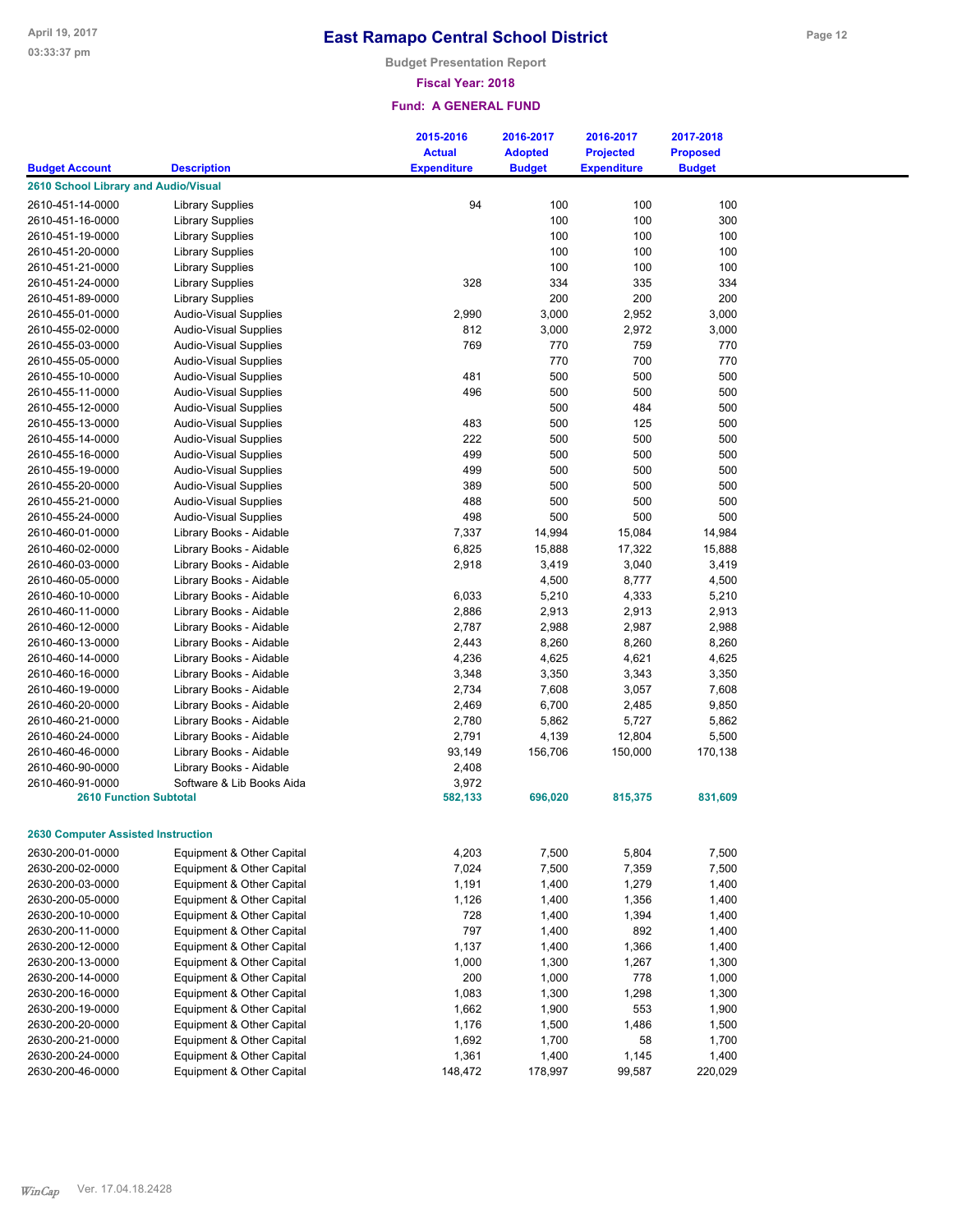### **Fiscal Year: 2018**

|                                           |                               | 2015-2016          | 2016-2017      | 2016-2017          | 2017-2018       |  |
|-------------------------------------------|-------------------------------|--------------------|----------------|--------------------|-----------------|--|
|                                           |                               | <b>Actual</b>      | <b>Adopted</b> | <b>Projected</b>   | <b>Proposed</b> |  |
| <b>Budget Account</b>                     | <b>Description</b>            | <b>Expenditure</b> | <b>Budget</b>  | <b>Expenditure</b> | <b>Budget</b>   |  |
| <b>2630 Computer Assisted Instruction</b> |                               |                    |                |                    |                 |  |
| 2630-200-90-0000                          | Equipment & Other Capital     | 44,605             | 18,489         | 31,895             | 18,489          |  |
| 2630-200-91-0000                          | Equipment & Other Capital     | 25,605             | 23,532         | 128,551            | 23,532          |  |
| 2630-450-60-0000                          | Materials & Supplies          |                    | 5,077          |                    | 5,100           |  |
| 2630-460-46-0000                          | Software - Aidable            | 26,067             | 375,543        | 22,659             | 407,785         |  |
| 2630-460-60-0000                          | Software - Aidable            | 152,880            | 130,236        | 153,707            | 132,048         |  |
| 2630-490-60-0000                          | <b>BOCES Services</b>         | 1,965,751          | 1,700,103      | 1,692,401          | 2,037,155       |  |
| <b>2630 Function Subtotal</b>             |                               | 2,387,760          | 2,464,077      | 2,154,835          | 2,876,238       |  |
| <b>2805 Attendance Services</b>           |                               |                    |                |                    |                 |  |
| 2805-150-60-0000                          | <b>Instructional Salaries</b> | 95,806             | 128,000        | 128,000            | 124,058         |  |
| 2805-411-60-0000                          | Mileage                       | 379                | 500            |                    | 500             |  |
| 2805-450-60-0000                          | <b>Materials and Supplies</b> |                    | 300            |                    | 300             |  |
| <b>2805 Function Subtotal</b>             |                               | 96,185             | 128,800        | 128,000            | 124,858         |  |
|                                           |                               |                    |                |                    |                 |  |
| <b>2810 Guidance Services</b>             |                               |                    |                |                    |                 |  |
| 2810-150-01-0000                          | <b>Instructional Salaries</b> | 604,305            | 581,417        | 638,135            | 615,878         |  |
| 2810-150-02-0000                          | <b>Instructional Salaries</b> | 562,199            | 549,500        | 549,500            | 567,272         |  |
| 2810-150-03-0000                          | <b>Instructional Salaries</b> | 244,193            | 239,833        | 239,833            | 243,337         |  |
| 2810-150-05-0000                          | <b>Instructional Salaries</b> | 285,111            | 277,208        | 277,208            | 242,204         |  |
| 2810-150-13-0000                          | <b>Instructional Salaries</b> |                    | 47,105         | 48,436             | 48,707          |  |
| 2810-162-01-0000                          | Salaries - Clerical           | 119,698            | 110,150        | 110,150            | 112,966         |  |
| 2810-162-02-0000                          | Salaries - Clerical           | 177,219            | 182,390        | 182,390            | 183,655         |  |
| 2810-162-03-0000                          | Salaries - Clerical           | 90,708             | 92,247         | 92,247             | 89,144          |  |
| 2810-162-05-0000                          | Salaries - Clerical           | 34,296             | 59,393         | 59,393             | 59,393          |  |
| 2810-400-01-0000                          | <b>Contractual Services</b>   | 650                | 650            | 450                | 650             |  |
| 2810-400-02-0000                          | <b>Contractual Services</b>   |                    | 650            | 65                 | 650             |  |
| 2810-407-03-0000                          | Repair Furniture & Equipt     |                    | 500            | 500                | 500             |  |
| 2810-411-01-0000                          | Mileage                       |                    | 100            | 100                | 100             |  |
| 2810-411-02-0000                          | Mileage                       |                    | 100            | 100                | 100             |  |
| 2810-411-03-0000                          | Mileage                       |                    | 100            | 100                | 100             |  |
| 2810-411-05-0000                          | Mileage                       |                    | 75             | 75                 | 75              |  |
| 2810-450-01-0000                          | <b>Materials and Supplies</b> | 1,473              | 1,500          | 1,500              | 1,500           |  |
| 2810-450-02-0000                          | <b>Materials and Supplies</b> | 1,711              | 1,750          | 1,612              | 1,750           |  |
| 2810-450-03-0000                          | <b>Materials and Supplies</b> | 757                | 1,000          | 1,000              | 1,000           |  |
| 2810-450-05-0000                          | <b>Materials and Supplies</b> | 809                | 1,000          | 1,000              | 1,000           |  |
| <b>2810 Function Subtotal</b>             |                               | 2,123,129          | 2,146,668      | 2,203,794          | 2,169,981       |  |
| <b>2815 Health Services</b>               |                               |                    |                |                    |                 |  |
| 2815-160-60-0000                          | Salaries - Nurses             | 1,391,705          | 1.404.891      | 1,404,891          | 1,446,097       |  |
| 2815-163-60-0000                          | Salaries - Health Aides       | 92,594             | 91,541         | 91,541             | 93,991          |  |
| 2815-183-60-0000                          | Salaries - Physicians         | 19,200             | 7,000          | 7,000              | 10,000          |  |
| 2815-400-60-0000                          | <b>Contractual Services</b>   | 701,544            | 1,130,000      | 1,130,000          | 1,145,000       |  |
| 2815-411-60-0000                          | Mileage                       |                    | 100            |                    | 100             |  |
| 2815-442-60-0000                          | <b>Consultant Services</b>    |                    | 8,200          | 7,000              | 8,200           |  |
| 2815-450-60-0000                          | Materials & Supplies          | 13,218             | 16,100         | 15,000             | 17,194          |  |
| <b>2815 Function Subtotal</b>             |                               | 2,218,261          | 2,657,832      | 2,655,432          | 2,720,582       |  |
| <b>2820 Psychological Services</b>        |                               |                    |                |                    |                 |  |
| 2820-150-60-0000                          | Salaries - Psychologists      | 2,856,664          | 2,781,699      | 2,781,699          | 2,809,206       |  |
| 2820-410-60-0000                          | Testing & Analysis            | 20,831             | 22,000         | 22,000             | 22,000          |  |
| 2820-411-60-0000                          | Mileage                       | 1,562              | 500            | 708                | 500             |  |
| 2820-450-60-0000                          | Materials & Supplies          | 3,761              | 3,930          | 4,000              | 3,930           |  |
| <b>2820 Function Subtotal</b>             |                               | 2,882,818          | 2,808,129      | 2,808,407          | 2,835,636       |  |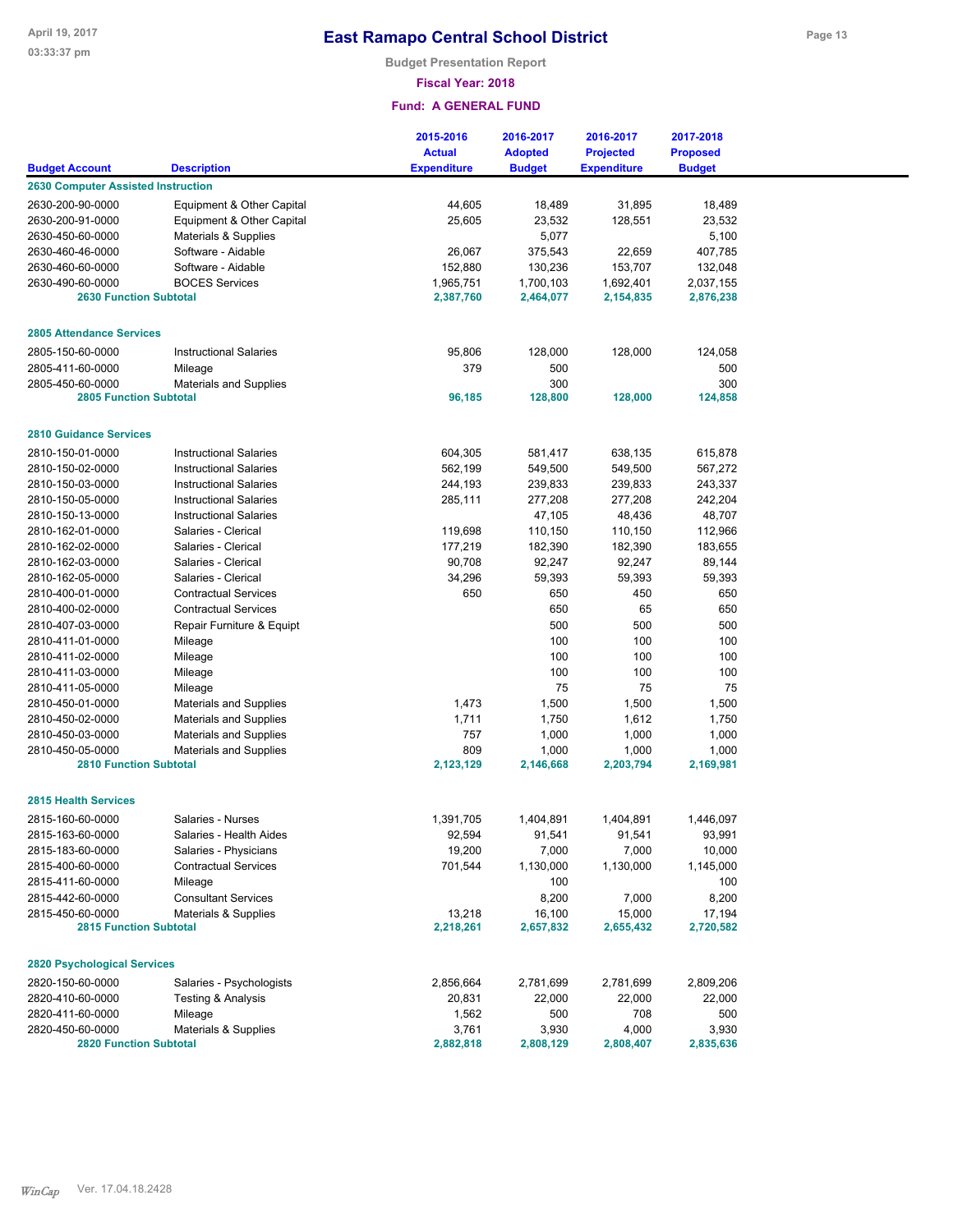**Budget Presentation Report**

## **Fiscal Year: 2018**

|                                       |                                                         | 2015-2016<br><b>Actual</b> | 2016-2017<br><b>Adopted</b> | 2016-2017<br><b>Projected</b> | 2017-2018<br><b>Proposed</b> |  |
|---------------------------------------|---------------------------------------------------------|----------------------------|-----------------------------|-------------------------------|------------------------------|--|
| <b>Budget Account</b>                 | <b>Description</b>                                      | <b>Expenditure</b>         | <b>Budget</b>               | <b>Expenditure</b>            | <b>Budget</b>                |  |
| <b>2826 Speech Therapist Services</b> |                                                         |                            |                             |                               |                              |  |
| 2826-150-60-0000                      | Salaries - Speech Therap                                | 3,585,156                  | 3,865,881                   | 3,865,881                     | 3,802,138                    |  |
| 2826-400-60-0000                      | <b>Contractual Services</b>                             | 14,335                     | 45,000                      | 14,160                        | 45,000                       |  |
| 2826-407-60-0000                      | Repair Furniture & Equipt                               | 2,089                      | 3,300                       |                               | 3,300                        |  |
| 2826-410-60-0000                      | Testing & Analysis                                      | 4,891                      | 8,000                       | 2,333                         | 8,000                        |  |
| 2826-411-60-0000                      | Mileage                                                 | 1,739                      | 3,800                       | 1,271                         | 3,800                        |  |
| 2826-450-60-0000                      | Materials & Supplies                                    | 41,256                     | 33,300                      | 39,641                        | 40,000                       |  |
| <b>2826 Function Subtotal</b>         |                                                         | 3,649,466                  | 3,959,281                   | 3,923,286                     | 3,902,238                    |  |
|                                       |                                                         |                            |                             |                               |                              |  |
| <b>2850 Co-Curricular Activities</b>  |                                                         |                            |                             |                               |                              |  |
| 2850-150-01-0000                      | Inst Salaries - Co-Curric                               | 88,870                     | 50,000                      | 50,000                        | 50,000                       |  |
| 2850-150-02-0000                      | Inst Salaries - Co-Curric                               | 89,827                     | 50,000                      | 50,000                        | 50,000                       |  |
| 2850-150-03-0000                      | Inst Salaries - Co-Curric                               | 21,424                     | 25,000                      | 25,000                        | 25,000                       |  |
| 2850-150-05-0000                      | Inst Salaries - Co-Curric                               | 33,079                     | 25,000                      | 25,000                        | 25,000                       |  |
| 2850-150-21-0000                      | Inst Salaries - Co-Curric                               | 572                        |                             |                               |                              |  |
| 2850-150-91-0000                      | Inst Salaries - Co-Curric                               |                            | 20,000                      | 20,000                        | 20,000                       |  |
| 2850-150-95-0000                      | <b>Instructional Salaries</b>                           | 254                        | 25,000                      | 25,000                        | 25,000                       |  |
|                                       | Inst Salaries - Co-Curric                               | 3,361                      |                             | 28,000                        |                              |  |
| 2850-150-96-0000<br>2850-150-97-0000  | <b>Instructional Salaries</b>                           | 38,080                     | 28,000<br>40,000            | 40,000                        | 28,000                       |  |
|                                       |                                                         |                            |                             |                               | 40,000                       |  |
| 2850-160-01-0000                      | Non-Instructional Salarie                               | 2,305                      |                             |                               |                              |  |
| 2850-400-01-0000                      | <b>Contractual Services</b>                             | 6,008                      | 15,000                      | 15,000                        | 15,000                       |  |
| 2850-400-02-0000                      | <b>Contractual Services</b>                             | 3,415                      | 5,000                       | 5,000                         | 5,000                        |  |
| 2850-400-03-0000                      | <b>Contractual Services</b>                             | 385                        | 3,000                       | 3,000                         | 3,000                        |  |
| 2850-400-05-0000                      | <b>Contractual Services</b>                             | 300                        | 3,000                       | 3,000                         | 3,000                        |  |
| 2850-400-13-0000                      | <b>Contractual Services</b>                             | 315                        | 315                         |                               | 315                          |  |
| 2850-400-16-0000                      | <b>Contractual Services</b>                             | 175                        | 175                         |                               | 175                          |  |
| 2850-400-24-0000                      | <b>Contractual Services</b>                             | 315                        | 315                         |                               | 315                          |  |
| 2850-400-96-0000                      | <b>Contractual Services</b>                             | 2,722                      | 5,252                       | 5,000                         | 5,252                        |  |
| 2850-400-97-0000                      | <b>Contractual Services</b>                             | 1,887                      | 10,000                      | 10,000                        | 10,000                       |  |
| 2850-402-01-0000                      | Conferences                                             | 1,000                      | 1,000                       | 1,000                         | 1,000                        |  |
| 2850-402-02-0000                      | Conferences                                             | 300                        | 200                         | 200                           | 200                          |  |
| 2850-402-03-0000                      | Conferences                                             | 600                        | 630                         | 630                           | 630                          |  |
| 2850-402-05-0000                      | Conferences                                             | 600                        | 630                         | 630                           | 630                          |  |
| 2850-407-97-0000                      | Repair Furniture & Equipt                               | 4,500                      | 5,000                       | 5,000                         | 5,000                        |  |
| 2850-408-97-0000                      | Machine & Program Rental                                | 2,000                      | 2,000                       | 2,000                         | 2,000                        |  |
| 2850-450-01-0000                      | <b>Materials and Supplies</b>                           | 429                        | 630                         | 630                           | 630                          |  |
| 2850-450-02-0000                      | <b>Materials and Supplies</b>                           | 759                        | 1,000                       | 2,333                         | 1,000                        |  |
| 2850-450-03-0000                      | <b>Materials and Supplies</b>                           |                            | 1,000                       | 1,000                         | 1,000                        |  |
| 2850-450-05-0000                      | <b>Materials and Supplies</b>                           | 541                        | 1,400                       | 1,400                         | 1,400                        |  |
| 2850-450-10-0000                      | <b>Materials and Supplies</b>                           | 175                        | 175                         | 175                           | 175                          |  |
| 2850-450-11-0000                      | <b>Materials and Supplies</b>                           | 169                        | 175                         | 175                           | 175                          |  |
| 2850-450-12-0000                      |                                                         | 175                        | 175                         | 174                           | 175                          |  |
|                                       | <b>Materials and Supplies</b><br>Materials and Supplies |                            |                             |                               |                              |  |
| 2850-450-13-0000                      |                                                         | 175                        | 175                         | 175                           | 175                          |  |
| 2850-450-16-0000                      | Materials and Supplies                                  | 175                        | 175                         | 175                           | 175                          |  |
| 2850-450-19-0000                      | <b>Materials and Supplies</b>                           | 175                        | 175                         | 175                           | 175                          |  |
| 2850-450-20-0000                      | Materials and Supplies                                  | 175                        | 175                         | 175                           | 175                          |  |
| 2850-450-21-0000                      | Materials and Supplies                                  | 175                        | 175                         | 175                           | 175                          |  |
| 2850-450-24-0000                      | Materials and Supplies                                  | 175                        | 175                         | 175                           | 175                          |  |
| 2850-450-90-0000                      | Materials and Supplies                                  | 1,000                      | 1,000                       | 1,000                         | 1,000                        |  |
| 2850-450-91-0000                      | Materials and Supplies                                  | 1,000                      | 1,000                       | 1,000                         | 1,000                        |  |
| 2850-450-97-0000                      | Materials & Supplies                                    | 3,000                      | 4,650                       | 4,500                         | 4,650                        |  |
| <b>2850 Function Subtotal</b>         |                                                         | 310,592                    | 326,772                     | 326,897                       | 326,772                      |  |
| <b>2855 Interscholastic Athletics</b> |                                                         |                            |                             |                               |                              |  |
|                                       |                                                         |                            |                             |                               |                              |  |
| 2855-140-01-0000                      | INSTR SAL - COACHES                                     | 105,297                    | 90,000                      | 90,000                        | 90,000                       |  |
| 2855-140-02-0000                      | <b>INSTR SAL - COACHES</b>                              | 97,416                     | 85,000                      | 85,000                        | 85,000                       |  |
| 2855-140-03-0000                      | <b>INSTR SAL - COACHES</b>                              | 39,196                     | 18,000                      | 18,000                        | 18,000                       |  |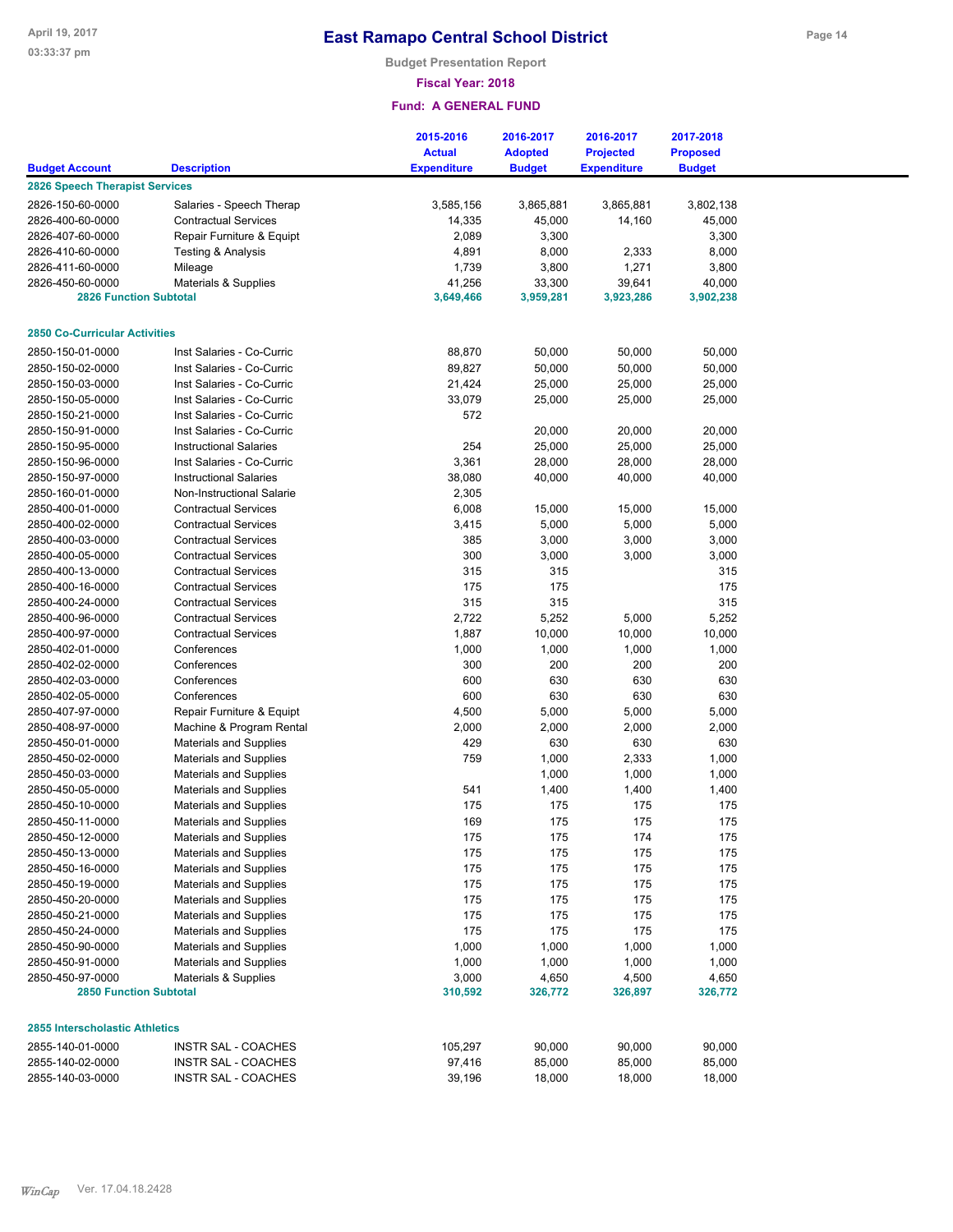**Budget Presentation Report**

### **Fiscal Year: 2018**

|                                              |                                  | 2015-2016          | 2016-2017      | 2016-2017          | 2017-2018       |  |
|----------------------------------------------|----------------------------------|--------------------|----------------|--------------------|-----------------|--|
|                                              |                                  | <b>Actual</b>      | <b>Adopted</b> | <b>Projected</b>   | <b>Proposed</b> |  |
| <b>Budget Account</b>                        | <b>Description</b>               | <b>Expenditure</b> | <b>Budget</b>  | <b>Expenditure</b> | <b>Budget</b>   |  |
| 2855 Interscholastic Athletics               |                                  |                    |                |                    |                 |  |
| 2855-140-05-0000                             | <b>INSTR SAL - COACHES</b>       | 39,720             | 30,000         | 30,000             | 30,000          |  |
| 2855-140-60-0000                             | <b>INSTR SAL - COACHES</b>       | 107,422            | 68,000         | 68,000             | 216,034         |  |
| 2855-141-01-0000                             | <b>INSTR SAL - ATHLETIC COOR</b> | 13,284             | 10,000         | 10,000             |                 |  |
| 2855-141-03-0000                             | INSTR SAL - ATHLETIC COOR        | 15,643             | 15,000         | 15,000             | 15,000          |  |
| 2855-141-05-0000                             | INSTR SAL - ATHLETIC COOR        | 6,468              |                |                    |                 |  |
| 2855-141-60-0000                             | Instr Sal - Athletic Coor        |                    | 10,000         | 10,000             | 15,000          |  |
| 2855-160-60-0000                             | Salaries - non-instructio        | 150,142            | 148,908        | 148,908            | 148,908         |  |
| 2855-185-01-0000                             | Salaries - Sports Officia        | 1,250              | 3,500          | 3,500              | 4,850           |  |
| 2855-185-02-0000                             | Salaries - Sports Officia        | 650                | 3,500          | 3,500              | 4,850           |  |
| 2855-185-60-0000                             | Salaries - Sports Officia        | 5,525              |                |                    |                 |  |
| 2855-200-60-0000                             | Equipment & Other Capital        | 10,288             | 10,000         | 16,129             |                 |  |
| 2855-411-01-0000                             | Mileage                          |                    | 360            | 77                 | 360             |  |
| 2855-411-02-0000                             | Mileage                          |                    | 360            |                    | 360             |  |
| 2855-419-60-0000                             | <b>Athletics Entrance Fees</b>   | 17,716             | 18,000         | 13,688             | 24,000          |  |
| 2855-424-60-0000                             | Contractual and Other            |                    | 3,500          | 3,300              | 3,500           |  |
| 2855-425-03-0000                             | <b>Athletics Cleaning/Recond</b> | 4,209              | 4,200          | 4,200              | 4,200           |  |
| 2855-425-05-0000                             | <b>Athletics Cleaning/Recond</b> | 3,577              | 3,800          | 3,800              | 3,800           |  |
| 2855-425-60-0000                             | <b>Athletics Cleaning/Recond</b> | 18,078             | 25,000         | 20,000             | 22,500          |  |
| 2855-466-60-0000                             | Athletic Supplies & Award        | 38,057             | 66,500         | 62,280             | 32,000          |  |
| 2855-490-60-0000                             | <b>BOCES Services</b>            | 122,062            | 93,654         | 93,654             | 124,503         |  |
| <b>2855 Function Subtotal</b>                |                                  | 796,000            | 707,282        | 699,036            | 842,865         |  |
| <b>5510 District Transportation Services</b> |                                  |                    |                |                    |                 |  |
| 5510-150-60-0000                             | <b>Supervisor Salaries</b>       | 105,000            | 105,000        | 105,000            | 105,000         |  |
| 5510-161-60-0000                             | NON-INSTR SAL - SUPERVISO        | 221,606            | 224,747        | 224,747            | 225,747         |  |
| 5510-162-60-0000                             | NON-INSTR SALARY - CLERIC        | 135,975            | 125,988        | 109,512            | 101,134         |  |
| 5510-186-60-0000                             | NON-INSTR SAL - BUS PERSO        | 1,788,246          | 1,569,231      | 1,485,707          | 1,515,176       |  |
| 5510-186-97-0000                             | NON-INSTR SAL-BUS MB             | 1,549              |                |                    |                 |  |
| 5510-187-60-0000                             | NON-INSTR SAL - BUS MONIT        | 3,067              | 5,228          | 5,228              | 6,000           |  |
| 5510-400-60-0000                             | <b>Contractual Services</b>      | 37,373             | 30,000         | 32,412             | 30,000          |  |
| 5510-402-60-0000                             | <b>CONFERENCES</b>               | 2,661              | 3,000          | 2,000              | 2,500           |  |
| 5510-407-60-0000                             | REPAIR FURNITURE AND EQUI        | 5,482              | 65,000         | 65,000             | 55,000          |  |
| 5510-422-60-0000                             | Insurance                        | 259,353            | 259,555        | 277,445            | 200,079         |  |
| 5510-442-60-0000                             | <b>Consultant Services</b>       | 1,500              |                |                    |                 |  |
| 5510-450-60-0000                             | <b>Materials and Supplies</b>    | 14,292             | 25,898         | 20,000             | 20,898          |  |
| 5510-459-60-0080                             | Fuel                             | 91,377             | 275,000        | 270,000            | 200,000         |  |
| 5510-459-60-0081                             | Motor Oil                        |                    | 17,000         | 17,000             | 17,000          |  |
| 5510-459-60-0082                             | <b>Auto Parts</b>                | 77,900             | 150,000        | 155,202            | 150,000         |  |
| 5510-459-60-0083                             | Anti-Freeze                      | 652                | 5,500          | 5,500              | 5,500           |  |
| 5510-459-60-0084                             | Tires                            | 24,138             | 40,000         | 40,000             | 40,000          |  |
| 5510-186-60-MECH                             | NON-INSTR SAL-MechOT             | 10,713             | 9,000          | 9,000              | 10,000          |  |
| 5510-186-60-TRAC                             | NON-INSTR SAL-BUS ActvOT         | 70,639             | 22,500         | 22,500             | 22,500          |  |
| 5510-186-60-TRED                             | NON-INSTR SAL-BUS ERLYDIS        | 4,723              | 22,000         | 22,000             | 10,000          |  |
| 5510-186-60-TROT                             | NON-INSTR SAL - BUS RegOT        | 30,617             | 50,000         | 50,000             | 30,000          |  |
| 5510-186-60-TRSP                             | NON-INSTR SAL-BUS SptsOT         | 67,630             | 16,000         | 16,000             | 16,000          |  |
| <b>5510 Function Subtotal</b>                |                                  | 2,954,493          | 3,020,647      | 2,934,253          | 2,762,534       |  |
| <b>5530 Garage Building</b>                  |                                  |                    |                |                    |                 |  |
| 5530-407-60-0000                             | Repair Furniture & Equipt        | 500                | 500            |                    | 500             |  |
| 5530-413-60-0000                             | Fuel Oil                         | 6,107              |                |                    |                 |  |
| 5530-414-60-0000                             | Electricity                      | 17,498             | 21,000         | 21,000             | 21,000          |  |
| 5530-415-60-0000                             | Water                            | 2,813              | 2,100          | 2,100              | 2,100           |  |
| 5530-416-60-0000                             | Telephone                        | 9,221              | 17,800         | 21,800             | 17,800          |  |
| 5530-450-60-0000                             | Materials & Supplies             |                    | 3,300          | 3,300              | 3,300           |  |
| <b>5530 Function Subtotal</b>                |                                  | 36,139             | 44,700         | 48,200             | 44,700          |  |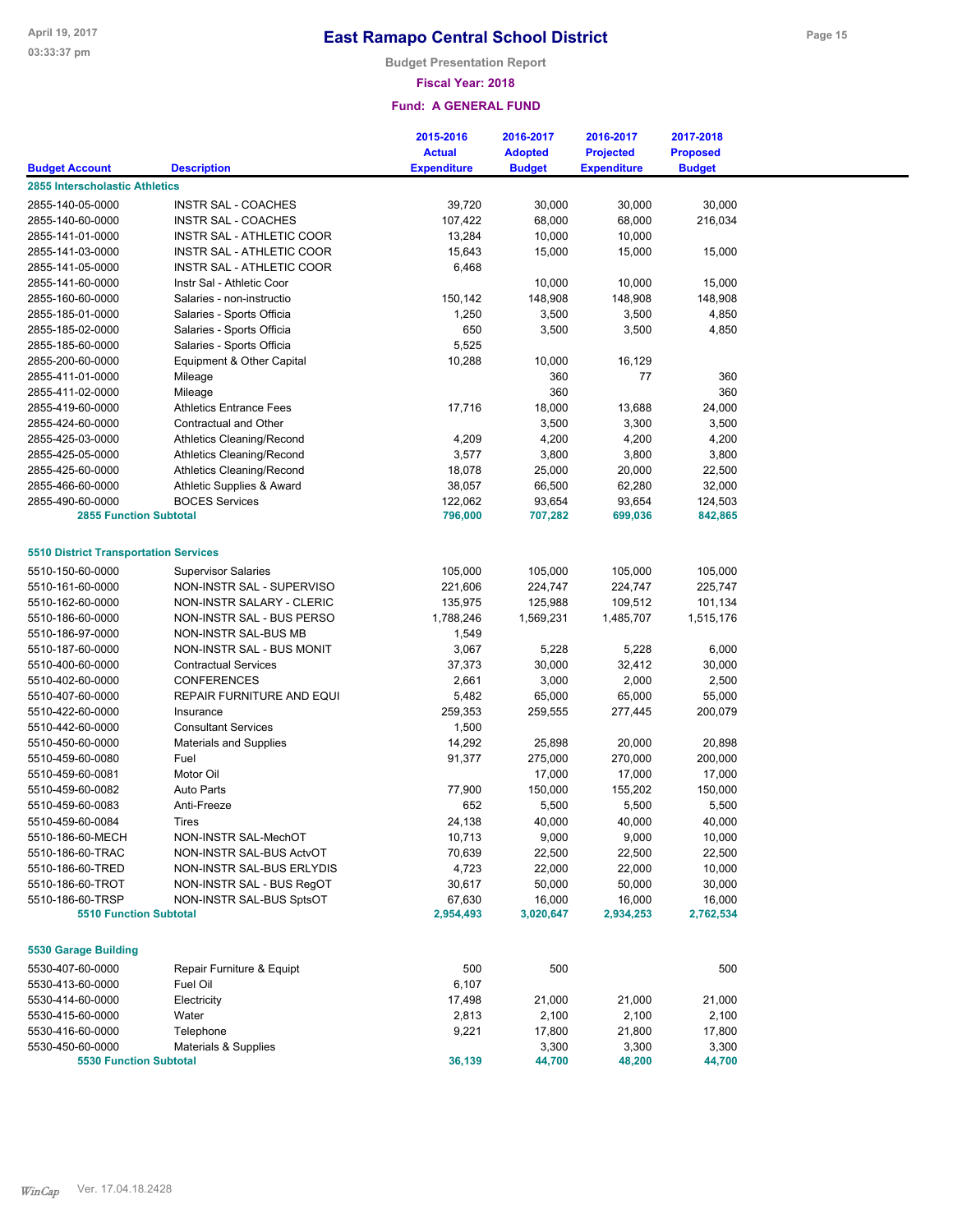**Budget Presentation Report**

### **Fiscal Year: 2018**

|                                       |                                                                                                                                                                                                                                                                                  | 2015-2016<br><b>Actual</b> | 2016-2017<br><b>Adopted</b> | 2016-2017<br><b>Projected</b> | 2017-2018<br><b>Proposed</b> |  |  |  |  |
|---------------------------------------|----------------------------------------------------------------------------------------------------------------------------------------------------------------------------------------------------------------------------------------------------------------------------------|----------------------------|-----------------------------|-------------------------------|------------------------------|--|--|--|--|
| <b>Budget Account</b>                 | <b>Description</b>                                                                                                                                                                                                                                                               | <b>Expenditure</b>         | <b>Budget</b>               | <b>Expenditure</b>            | <b>Budget</b>                |  |  |  |  |
| <b>5540 Contract Transportation</b>   |                                                                                                                                                                                                                                                                                  |                            |                             |                               |                              |  |  |  |  |
| 5540-431-60-0000                      | Trans Regular Home-School                                                                                                                                                                                                                                                        | 24,252,521                 | 23,253,392                  | 24,960,930                    | 18,624,817                   |  |  |  |  |
| 5540-432-60-0000                      | Trans - Specially Eq. Veh                                                                                                                                                                                                                                                        | 1,261,266                  | 1,237,881                   | 1,388,222                     | 1,385,734                    |  |  |  |  |
| 5540-433-60-0000                      | Trans - Handicapped>20 mi                                                                                                                                                                                                                                                        | 1,855,801                  | 2,495,418                   | 1,648,452                     | 1,635,658                    |  |  |  |  |
| 5540-434-60-0000                      | Trans - Emergency                                                                                                                                                                                                                                                                |                            | 600                         | 1,000                         | 600                          |  |  |  |  |
| 5540-436-01-0000                      | Transportation - Athletic                                                                                                                                                                                                                                                        | 5,850                      | 5,850                       | 9,000                         | 6,000                        |  |  |  |  |
| 5540-436-60-0000                      | Transportation - Athletic                                                                                                                                                                                                                                                        | 14,410                     | 14,000                      | 16,266                        | 20,000                       |  |  |  |  |
| 5540-437-60-0000                      | Trans - Special Programs                                                                                                                                                                                                                                                         | $-2,488$                   | 10,000                      | 9,625                         | 10,000                       |  |  |  |  |
| 5540-440-60-0000                      | <b>Transport - Field Trips</b>                                                                                                                                                                                                                                                   | $-115$                     |                             | 2,948                         | 5,000                        |  |  |  |  |
| 5540-431-60-CONT                      | Trans - Reg Home to Schoo                                                                                                                                                                                                                                                        |                            |                             |                               | 8,222,068                    |  |  |  |  |
|                                       | Notes: A-5540--431-60-CONT- Transportation Contract (Brega Trans and Chestnut Ridge Trans) Year one of a five-year contract<br>with Brega Trans and current contract with three-year extension with Chestnut Ridge Trans .Total Estimated cost for one year is<br>\$8,222,067.70 |                            |                             |                               |                              |  |  |  |  |
| <b>5540 Function Subtotal</b>         |                                                                                                                                                                                                                                                                                  | 27,387,245                 | 27,017,141                  | 28,036,443                    | 29,909,877                   |  |  |  |  |
| <b>5581 Transportation from BOCES</b> |                                                                                                                                                                                                                                                                                  |                            |                             |                               |                              |  |  |  |  |
| 5581-490-60-0000                      | <b>BOCES Services</b>                                                                                                                                                                                                                                                            | 761,675                    | 769,695                     | 769,695                       | 783,550                      |  |  |  |  |
| <b>5581 Function Subtotal</b>         |                                                                                                                                                                                                                                                                                  | 761,675                    | 769,695                     | 769,695                       | 783,550                      |  |  |  |  |
|                                       |                                                                                                                                                                                                                                                                                  |                            |                             |                               |                              |  |  |  |  |
| 8070 Census                           |                                                                                                                                                                                                                                                                                  |                            |                             |                               |                              |  |  |  |  |
| 8070-162-60-0000                      | Salaries - Clerical                                                                                                                                                                                                                                                              | 74,096                     | 71,764                      | 71,764                        | 118,221                      |  |  |  |  |
| 8070-400-60-0000                      | <b>Contractual Services</b>                                                                                                                                                                                                                                                      |                            | 500                         | 500                           | 500                          |  |  |  |  |
| 8070-411-60-0000                      | Mileage                                                                                                                                                                                                                                                                          |                            | 100                         | 100                           | 100                          |  |  |  |  |
| 8070-450-60-0000                      | Materials and Supplies                                                                                                                                                                                                                                                           |                            | 5,000                       | 5,000                         | 5,000                        |  |  |  |  |
| <b>8070 Function Subtotal</b>         |                                                                                                                                                                                                                                                                                  | 74,096                     | 77,364                      | 77,364                        | 123,821                      |  |  |  |  |
| 9010 State Retirement System          |                                                                                                                                                                                                                                                                                  |                            |                             |                               |                              |  |  |  |  |
| 9010-800-60-0000                      | NYS Employee Retirement                                                                                                                                                                                                                                                          | 2,050,812                  | 2,560,271                   | 2,430,315                     | 2,633,509                    |  |  |  |  |
| 9010-800-60-LEAD                      | NYS Employee Retirement                                                                                                                                                                                                                                                          |                            |                             | 8,594                         |                              |  |  |  |  |
| <b>9010 Function Subtotal</b>         |                                                                                                                                                                                                                                                                                  | 2,050,812                  | 2,560,271                   | 2,438,909                     | 2,633,509                    |  |  |  |  |
| 9020 Teachers' Retirement             |                                                                                                                                                                                                                                                                                  |                            |                             |                               |                              |  |  |  |  |
| 9020-800-60-0000                      | <b>Teachers Retirement</b>                                                                                                                                                                                                                                                       | 10,315,536                 | 9,572,758                   | 9,450,000                     | 8,528,924                    |  |  |  |  |
| 9020-800-60-GRNT                      | <b>Teachers Retirement</b>                                                                                                                                                                                                                                                       | 514,219                    | 510,881                     | 474,457                       | 488,220                      |  |  |  |  |
| 9020 Function Subtotal                |                                                                                                                                                                                                                                                                                  | 10,829,755                 | 10,083,639                  | 9,924,457                     | 9,017,144                    |  |  |  |  |
|                                       |                                                                                                                                                                                                                                                                                  |                            |                             |                               |                              |  |  |  |  |
| 9030 Social Security                  |                                                                                                                                                                                                                                                                                  |                            |                             |                               |                              |  |  |  |  |
| 9030-800-60-0000                      | Social Security                                                                                                                                                                                                                                                                  | 6,941,752                  | 7,247,385                   | 7,115,000                     | 7,297,749                    |  |  |  |  |
| 9030-800-60-GRNT                      | Social Security                                                                                                                                                                                                                                                                  | 316,431                    | 308,412                     | 300,593                       | 321,000                      |  |  |  |  |
| 9030-800-60-LEAD                      | Social Security                                                                                                                                                                                                                                                                  |                            |                             | 4,024                         |                              |  |  |  |  |
| 9030 Function Subtotal                |                                                                                                                                                                                                                                                                                  | 7,258,183                  | 7,555,797                   | 7,419,617                     | 7,618,749                    |  |  |  |  |
| 9040 Workers' Compensation            |                                                                                                                                                                                                                                                                                  |                            |                             |                               |                              |  |  |  |  |
| 9040-800-60-0000                      | <b>Workers' Compensation</b>                                                                                                                                                                                                                                                     | 1,235,326                  | 1,251,384                   | 1,161,384                     | 1,114,312                    |  |  |  |  |
| <b>9040 Function Subtotal</b>         |                                                                                                                                                                                                                                                                                  | 1,235,326                  | 1,251,384                   | 1,161,384                     | 1,114,312                    |  |  |  |  |
| 9050 Unemployment Insurance           |                                                                                                                                                                                                                                                                                  |                            |                             |                               |                              |  |  |  |  |
| 9050-800-60-0000                      | Unemployment Insurance                                                                                                                                                                                                                                                           | 69,150                     | 250,000                     | 100,000                       | 200,000                      |  |  |  |  |
| <b>9050 Function Subtotal</b>         |                                                                                                                                                                                                                                                                                  | 69,150                     | 250,000                     | 100,000                       | 200,000                      |  |  |  |  |
| 9060 Medical Insurance                |                                                                                                                                                                                                                                                                                  |                            |                             |                               |                              |  |  |  |  |
| 9060-800-60-7001                      | <b>Medical Insurance</b>                                                                                                                                                                                                                                                         | 23,141,043                 | 25,540,013                  | 25,642,000                    | 27,931,232                   |  |  |  |  |
| 9060-800-60-7002                      | Medicare Reimbursement                                                                                                                                                                                                                                                           | 2,157,810                  | 2,545,000                   | 2,517,533                     | 2,288,112                    |  |  |  |  |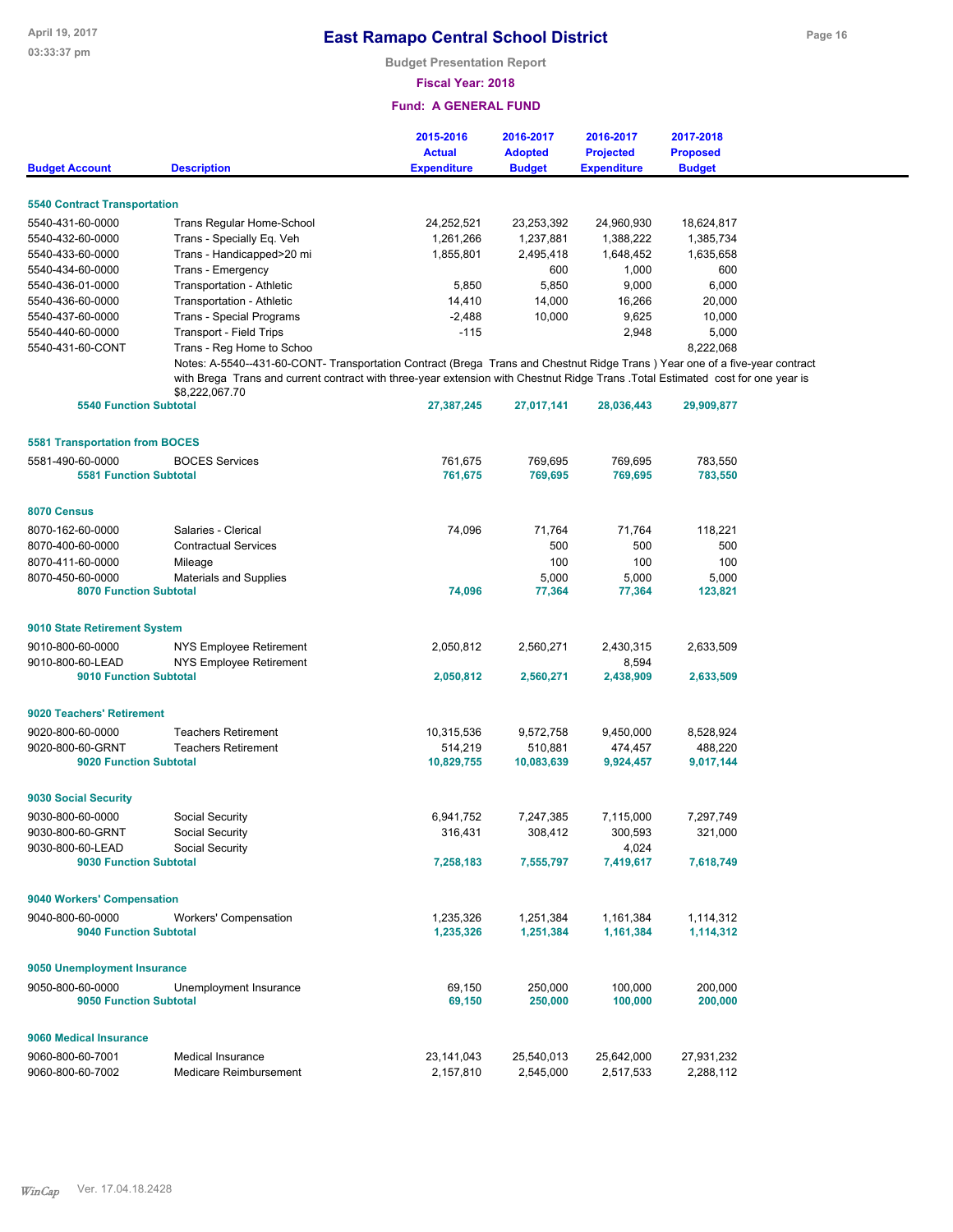**Budget Presentation Report**

**Fiscal Year: 2018**

### **Fund: A GENERAL FUND**

|                                                   |                                | 2015-2016<br><b>Actual</b> | 2016-2017<br><b>Adopted</b> | 2016-2017<br><b>Projected</b> | 2017-2018<br><b>Proposed</b> |  |
|---------------------------------------------------|--------------------------------|----------------------------|-----------------------------|-------------------------------|------------------------------|--|
| <b>Budget Account</b>                             | <b>Description</b>             | <b>Expenditure</b>         | <b>Budget</b>               | <b>Expenditure</b>            | <b>Budget</b>                |  |
| 9060 Medical Insurance                            |                                |                            |                             |                               |                              |  |
| 9060-800-60-7003<br><b>9060 Function Subtotal</b> | Exec Non-Health Benefit        | 6,146<br>25,304,999        | 50,000<br>28, 135, 013      | 50,000<br>28,209,533          | 30,219,344                   |  |
| 9061 Dental Insurance                             |                                |                            |                             |                               |                              |  |
| 9061-800-60-0000<br>9061 Function Subtotal        | Dental Insurance               | 338,054<br>338,054         | 393,750<br>393,750          | 393,000<br>393,000            | 404,000<br>404,000           |  |
| 9501 Transfer to Special Aid Fund                 |                                |                            |                             |                               |                              |  |
| 9501-900-60-0000<br><b>9501 Function Subtotal</b> | <b>Transfer to Special Aid</b> | 535.575<br>535,575         | 466,419<br>466,419          | 466,419<br>466,419            | 548.372<br>548,372           |  |
| 9503 Transfer to School Lunch                     |                                |                            |                             |                               |                              |  |
| 9503-900-60-0000<br>9503 Function Subtotal        | Transfer to School Lunch       | 157,545<br>157,545         |                             |                               |                              |  |
| 9550 Transfer to Capital Fund                     |                                |                            |                             |                               |                              |  |
| 9550-900-60-0000<br>9550 Function Subtotal        | Trans to Capital Fund          | 190,000<br>190,000         | 311,048<br>311,048          | 311,048<br>311,048            | 2,621,561<br>2,621,561       |  |
| 9711 Serial Bonds - School Construction           |                                |                            |                             |                               |                              |  |
| 9711-600-60-0000                                  | Principal on Indebtedness      | 2,075,000                  | 2,130,000                   | 2,130,000                     | 610,000                      |  |
| 9711-700-60-0000<br>9711 Function Subtotal        | Interest on Indebtedness       | 308,350<br>2,383,350       | 217,538<br>2,347,538        | 217,538<br>2,347,538          | 124,425<br>734,425           |  |
| 9714 Serial Bonds-Real Property Tax Refu          |                                |                            |                             |                               |                              |  |
| 9714-600-60-0000                                  | Principal on Indebtedness      | 90,000                     | 95,000                      | 95,000                        | 95,000                       |  |
| 9714-700-60-0000<br><b>9714 Function Subtotal</b> | Interest on Indebtedness       | 4,675<br>94,675            | 3,325<br>98,325             | 3,325<br>98,325               | 1,900<br>96,900              |  |
| 9760 Tax Anticipation Notes                       |                                |                            |                             |                               |                              |  |
| 9760-700-60-0000<br>9760 Function Subtotal        | Interest on TAN                | 82,500<br>82,500           | 90,000<br>90,000            | 90,000<br>90,000              | 90,000<br>90,000             |  |
| 9789 Other Debt (specify)                         |                                |                            |                             |                               |                              |  |
| 9789-600-60-0000                                  | Principal on Indebtedness      | 878,012                    | 904,085                     | 904,085                       | 233,858                      |  |
| 9789-700-60-0000<br>9789 Function Subtotal        | Interest on Indebtedness       | 66,587<br>944,599          | 40,514<br>944,599           | 40,514<br>944,599             | 2,293<br>236,151             |  |
| <b>Total GENERAL FUND</b>                         |                                | 216,971,552                | 224,364,070                 | 225,104,309                   | 231,084,269                  |  |

**Selection Criteria**